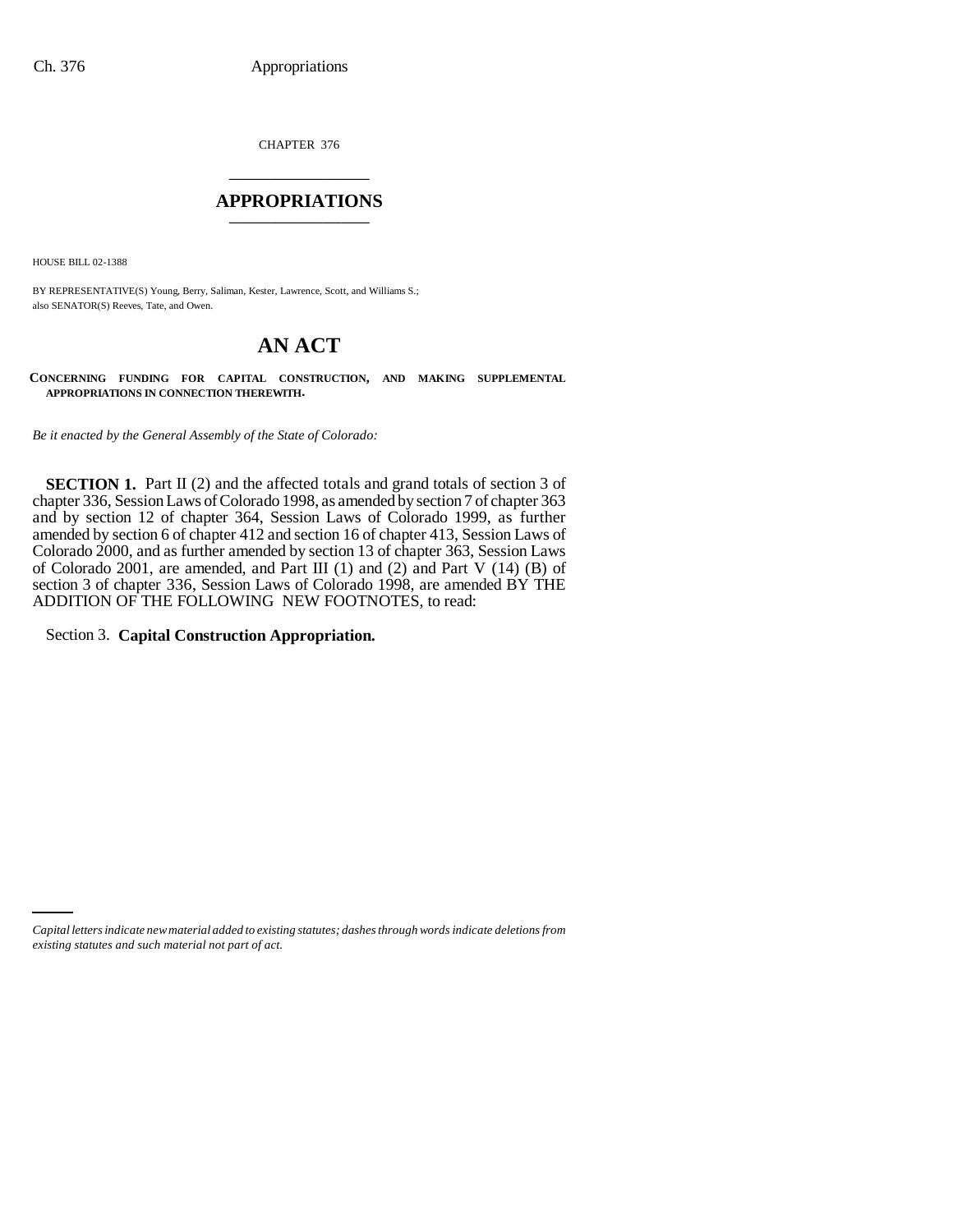|                                             |                                      |              | APPROPRIATION FROM        |                                                                                                              |    |                                       |                                |
|---------------------------------------------|--------------------------------------|--------------|---------------------------|--------------------------------------------------------------------------------------------------------------|----|---------------------------------------|--------------------------------|
|                                             | <b>ITEM &amp;</b><br><b>SUBTOTAL</b> | <b>TOTAL</b> |                           | <b>CAPITAL</b><br><b>CAPITAL</b><br>CONSTRUCTION CONSTRUCTION<br><b>FUND</b><br><b>FUND</b><br><b>EXEMPT</b> |    | CASH<br><b>FUNDS</b><br><b>EXEMPT</b> | <b>FEDERAL</b><br><b>FUNDS</b> |
|                                             | \$<br>\$                             |              | \$                        | \$                                                                                                           | \$ | \$                                    | \$                             |
|                                             |                                      |              | <b>PART II</b>            |                                                                                                              |    |                                       |                                |
|                                             |                                      |              | DEPARTMENT OF CORRECTIONS |                                                                                                              |    |                                       |                                |
| (2) CAPITAL CONSTRUCTION<br><b>PROJECTS</b> |                                      |              |                           |                                                                                                              |    |                                       |                                |
| Sterling Correctional Facility,             |                                      |              |                           |                                                                                                              |    |                                       |                                |
| Phase 3 of 3                                | 64,135,688                           |              |                           | 62,520,145                                                                                                   |    | $1,615,543$ <sup>*</sup>              |                                |
|                                             | 64,772,229                           |              |                           | 62,400,145                                                                                                   |    | 2,372,084 <sup>a</sup>                |                                |
| Trinidad Correctional Facility,             |                                      |              |                           |                                                                                                              |    |                                       |                                |
| Phase 2 Planning                            | 2,526,100                            |              |                           | 1,529,100                                                                                                    |    | 997,000 <sup>b</sup>                  |                                |
| Denver Women's Correctional                 |                                      |              |                           |                                                                                                              |    |                                       |                                |
| Facility, Phase 3                           | 63,065,770                           |              |                           | 61,865,770                                                                                                   |    | 1,200,000 <sup>b</sup>                |                                |
| Miscellaneous Small Projects,               |                                      |              |                           |                                                                                                              |    |                                       |                                |
| Correctional Industries <sup>1</sup>        | 100,000                              |              |                           |                                                                                                              |    | $100,000$ <sup>c</sup>                |                                |
| Arkansas Valley Correctional                |                                      |              |                           |                                                                                                              |    |                                       |                                |
| Facility, HVAC Retrofit,                    |                                      |              |                           |                                                                                                              |    |                                       |                                |
| Phase 1 of 3                                | 4,614,140                            |              |                           | 4,614,140                                                                                                    |    |                                       |                                |
| Colorado Women's                            |                                      |              |                           |                                                                                                              |    |                                       |                                |
| Correctional Facility, Life                 |                                      |              |                           |                                                                                                              |    |                                       |                                |
| Safety, Inmate Duress System,               |                                      |              |                           |                                                                                                              |    |                                       |                                |
| Living                                      |                                      |              |                           |                                                                                                              |    |                                       |                                |
| Units 1, 2, 3, and 4                        | 94,659                               |              |                           | 94,659                                                                                                       |    |                                       |                                |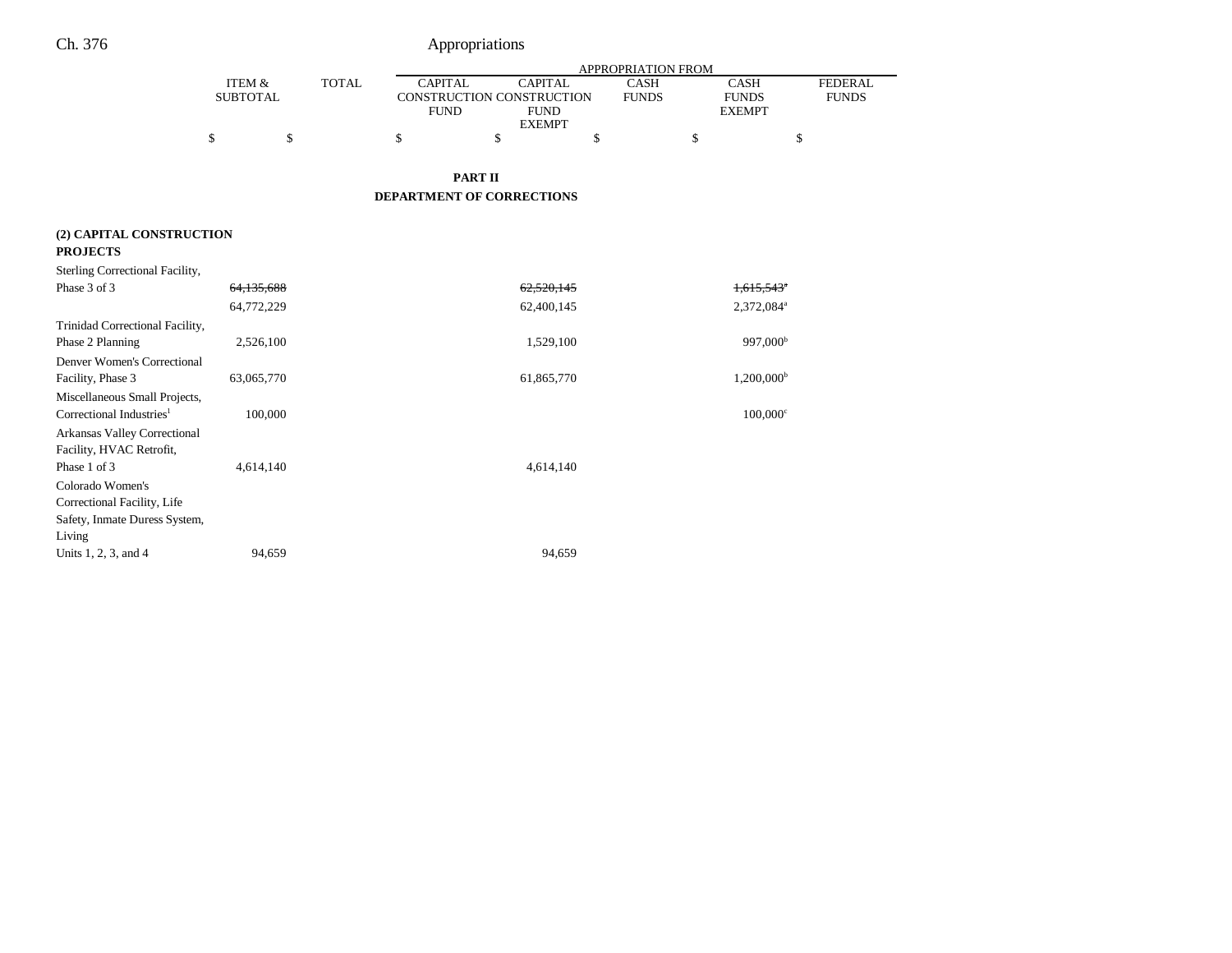| Arkansas Valley Correctional      |         |             |        |                        |
|-----------------------------------|---------|-------------|--------|------------------------|
| Facility, Life Safety, Sewage     |         |             |        |                        |
| Life Station Improvements         | 68,369  |             | 68,369 |                        |
| East Canon City Prison            |         |             |        |                        |
| <b>Complex Visitor Processing</b> |         |             |        |                        |
| Center Expansion                  | 402,017 |             |        | $402,017$ <sup>b</sup> |
|                                   |         | 135,006,743 |        |                        |
|                                   |         | 135,643,284 |        |                        |

a Of this amount, \$618,543 shall be from the Corrections Expansion Reserve Fund, \$103,000 SHALL BE FROM SALES REVENUES EARNED BY CORRECTIONAL INDUSTRIES, and \$997,000 \$1,650,541 shall be from reserves in the Canteen and Library Fund.

**b** These amounts shall be from reserves in the Canteen and Library Fund.

 $^{\mathrm{c}}$  This amount shall be from sales revenues earned by Correctional Industries.

### **TOTALS PART II**

| <b>(CORRECTIONS)</b> | <del>\$138,687,549</del> | \$134,372,989 | \$4,314,560 |
|----------------------|--------------------------|---------------|-------------|
|                      | \$139,324,090            | \$134,252,989 | \$5,071,101 |

**PART IIIDEPARTMENT OF EDUCATION**

### **(1) CONTROLLED MAINTENANCE PROJECTS**

| Playground Safety Project,                |         |
|-------------------------------------------|---------|
| School for the Deaf and Blind             | 93.758  |
| Sidewalk, Running Track                   |         |
| Replacement, School for the               |         |
| Deaf and <b>Blind</b> BLIND <sup>1a</sup> | 225,000 |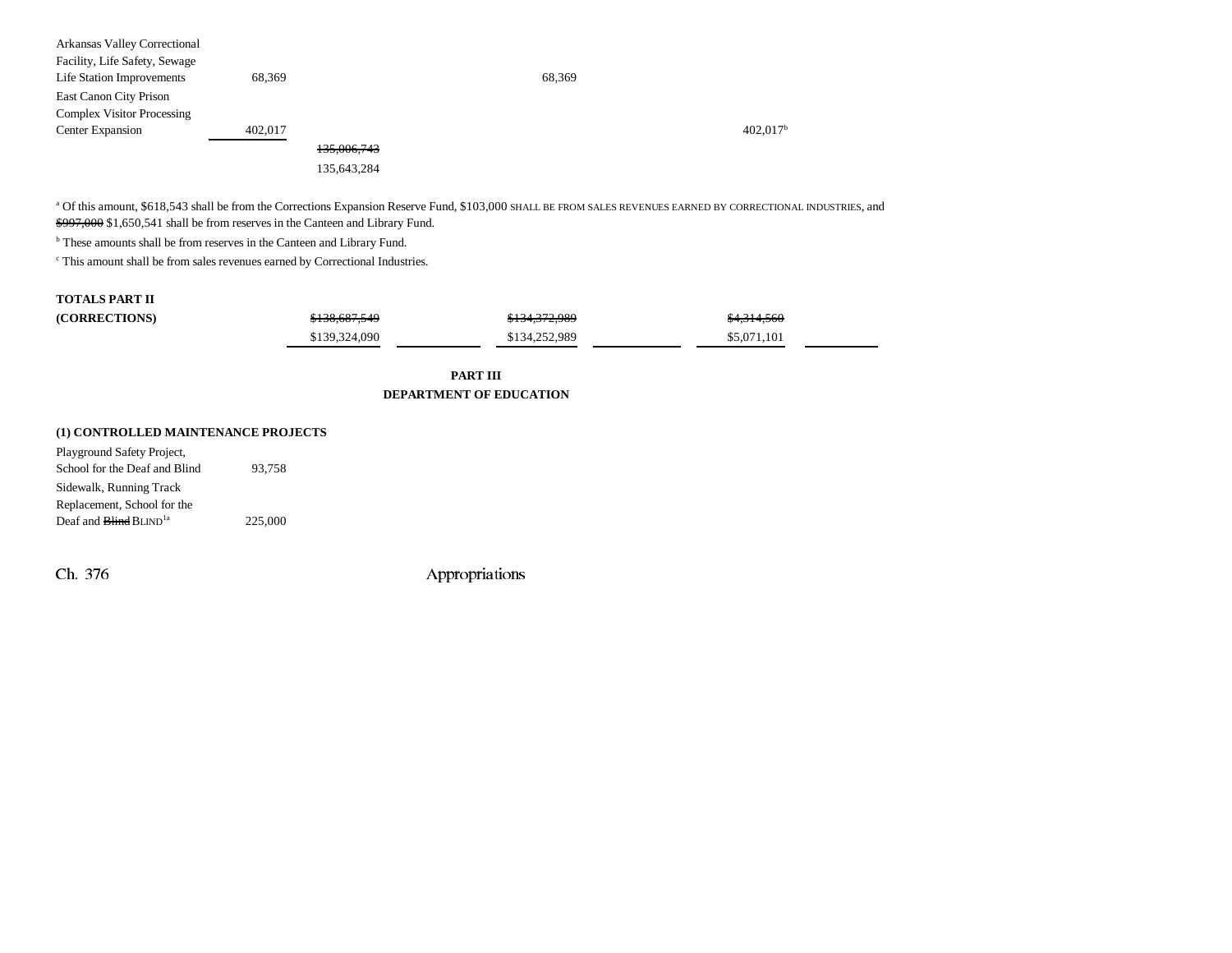|                                                                                            |                                      |         |              |                                                            |               |                                                | APPROPRIATION FROM          |                                              |                                |
|--------------------------------------------------------------------------------------------|--------------------------------------|---------|--------------|------------------------------------------------------------|---------------|------------------------------------------------|-----------------------------|----------------------------------------------|--------------------------------|
|                                                                                            | <b>ITEM &amp;</b><br><b>SUBTOTAL</b> |         | <b>TOTAL</b> | <b>CAPITAL</b><br>CONSTRUCTION CONSTRUCTION<br><b>FUND</b> |               | <b>CAPITAL</b><br><b>FUND</b><br><b>EXEMPT</b> | <b>CASH</b><br><b>FUNDS</b> | <b>CASH</b><br><b>FUNDS</b><br><b>EXEMPT</b> | <b>FEDERAL</b><br><b>FUNDS</b> |
|                                                                                            | \$                                   | \$      |              | \$                                                         | \$            | \$                                             |                             | \$<br>\$                                     |                                |
| Restroom Upgrades, School for<br>the Deaf and Blind, Argo Hall<br>Campus-wide Roof         |                                      | 91,500  |              |                                                            |               |                                                |                             |                                              |                                |
| Replacement and Repair,<br>Gotleib, Brown, and West<br>Buildings, School for the Deaf      |                                      |         |              |                                                            |               |                                                |                             |                                              |                                |
| and Blind, Phase 1 of 3                                                                    |                                      | 170,773 | 581,031      |                                                            |               | 581,031                                        |                             |                                              |                                |
| (2) CAPITAL CONSTRUCTION PROJECT                                                           |                                      |         |              |                                                            |               |                                                |                             |                                              |                                |
| Dormitory Remodel, Colorado<br>School for the Deaf and <b>Blind</b><br>BLIND <sup>1a</sup> |                                      |         | 3,568,000    |                                                            |               | 3,568,000                                      |                             |                                              |                                |
|                                                                                            |                                      |         |              |                                                            | <b>PART V</b> |                                                |                             |                                              |                                |
|                                                                                            |                                      |         |              | DEPARTMENT OF HIGHER EDUCATION                             |               |                                                |                             |                                              |                                |
| (14) COLORADO SCHOOL OF MINES                                                              |                                      |         |              |                                                            |               |                                                |                             |                                              |                                |
| (B) Capital Construction Projects                                                          |                                      |         |              |                                                            |               |                                                |                             |                                              |                                |
| Hill Hall Renovation and                                                                   |                                      |         |              |                                                            |               |                                                |                             |                                              |                                |
| Addition, Phase 4 of 4 PHASE 4                                                             |                                      |         |              |                                                            |               |                                                |                             |                                              |                                |

OF 4<sup>1b</sup> 2,434,392 2,434,392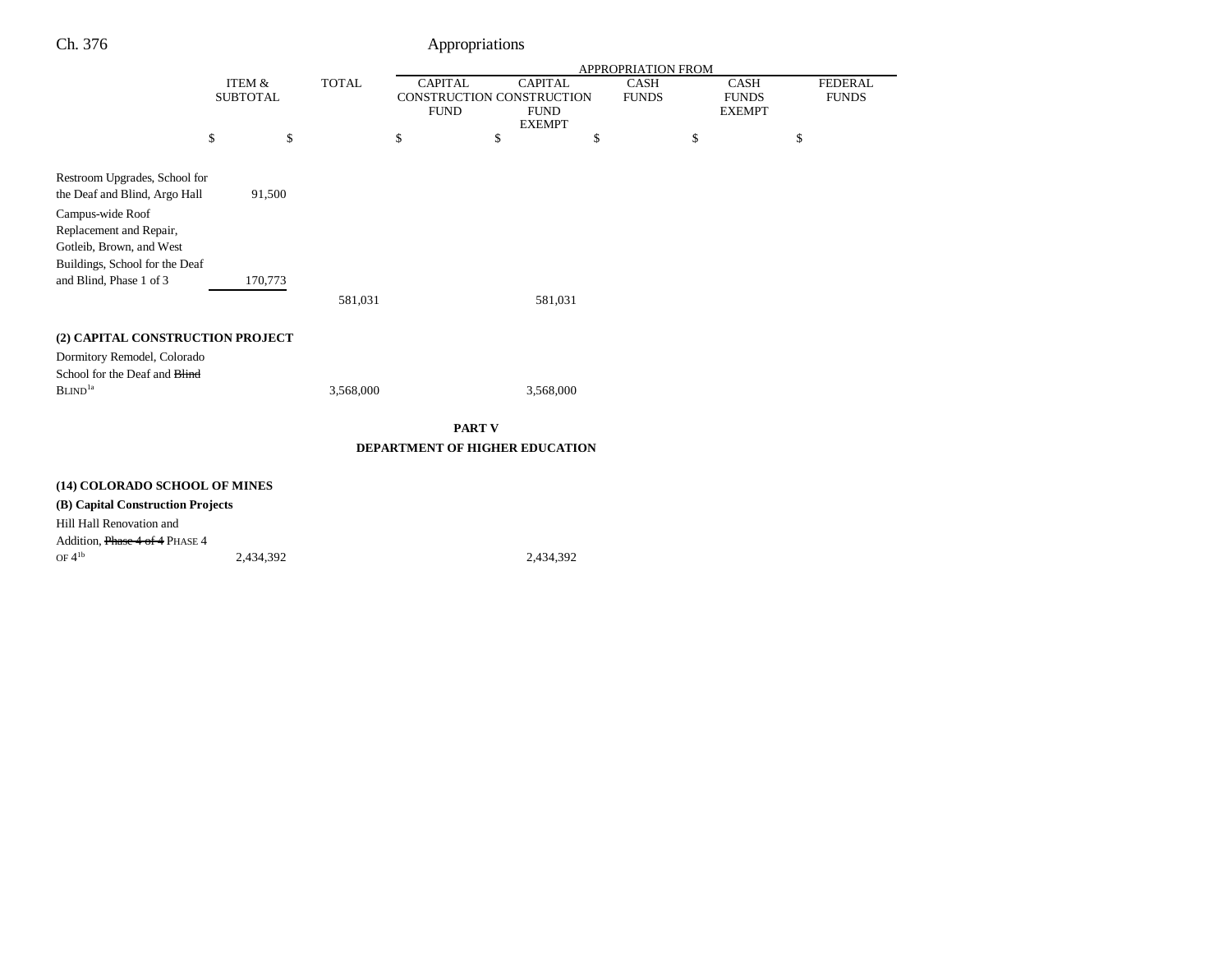| 1,171,246 | 1,155,346 | $15.900^{\circ}$       |
|-----------|-----------|------------------------|
|           |           |                        |
| 5,581,858 |           | 5,581,858 <sup>a</sup> |
| 9,187,496 |           |                        |
|           |           |                        |

10,999,007

a These amounts shall come from exempt institutional sources and are shown here for informational purposes only. Therefore, they shall not be accounted for in the State's Capital Construction Fund and the limitations on encumbrance timeliness and use of internal workforce do not apply.

### **GRAND TOTALS**

| (CAPITAL CONSTRUCTION) | \$614,559,474 | \$397,455,507 | \$44,668,899 | <del>\$160.933.816</del> * | \$11,501,252 |
|------------------------|---------------|---------------|--------------|----------------------------|--------------|
|                        | \$615,196,015 | \$397,335,507 |              | \$161.690.357 <sup>a</sup> |              |

a Of this amount, \$1,636,120 contains a (T) notation and \$2,135,148 is from the Highway Users Tax Fund pursuant to Section 43-4-201(3)(a), C.R.S.

**FOOTNOTES** -- The following statements are referenced to the numbered footnotes throughout section 3.

- 1a DEPARTMENT OF EDUCATION, CONTROLLED MAINTENANCE PROJECTS, SIDEWALK, RUNNING TRACK REPLACEMENT, SCHOOL FOR THE DEAF AND BLIND; CAPITAL CONSTRUCTION PROJECTS, DORMITORY REMODEL, COLORADO SCHOOL FOR THE DEAF AND BLIND -- IT IS THE INTENT OF THE GENERAL ASSEMBLY THAT THESE APPROPRIATIONSSHALL REMAIN AVAILABLE UNTIL JUNE 30, 2002.
- 1b DEPARTMENT OF HIGHER EDUCATION, COLORADO SCHOOL OF MINES, CAPITAL CONSTRUCTION PROJECTS, HILL HALL RENOVATION AND ADDITION, PHASE 4 OF 4 -- IT IS THE INTENT OF THE GENERAL ASSEMBLY THAT THIS APPROPRIATION SHALL REMAIN AVAILABLE UNTIL DECEMBER 31, 2001.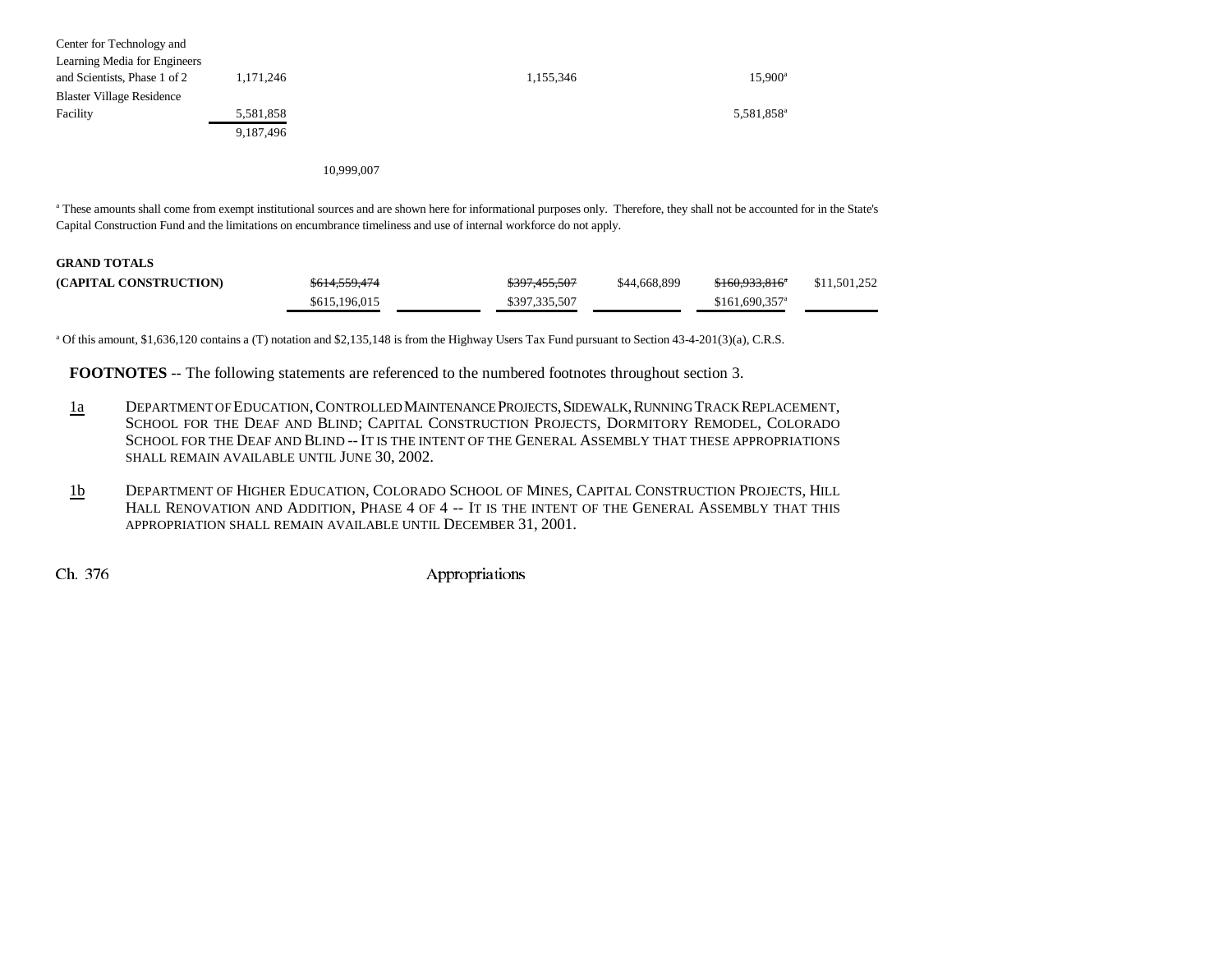|                 |       |             | APPROPRIATION FROM        |              |               |                |  |  |
|-----------------|-------|-------------|---------------------------|--------------|---------------|----------------|--|--|
| ITEM &          | TOTAL | CAPITAL     | CAPITAL                   | <b>CASH</b>  | CASH          | <b>FEDERAL</b> |  |  |
| <b>SUBTOTAL</b> |       |             | CONSTRUCTION CONSTRUCTION | <b>FUNDS</b> | <b>FUNDS</b>  | <b>FUNDS</b>   |  |  |
|                 |       | <b>FUND</b> | <b>FUND</b>               |              | <b>EXEMPT</b> |                |  |  |
|                 |       |             | <b>EXEMPT</b>             |              |               |                |  |  |
|                 |       |             |                           |              |               |                |  |  |

**SECTION 2.** Part V (4) (B), Part XIII (2), Part XIV (1), and the affected totals and grand totals of section 3 of chapter 364, Session Laws of Colorado 1999, as the grand totals are amended by section 3 of chapter 182, section 6 of chapter 412, and section 17 of chapter 413, Session Laws of Colorado 2000, and as the affected totals of Part V are amended by section 6 of chapter 412 and as the said Part XIV (1) is amended by section 17 of chapter 413, Session Laws of Colorado 2000, as the affected totals of the said Part V, the said Part XIV (1), and the affected totals of the said Part XIV, and the affected grand totals are further amended by section 14 of chapter 363, Session Laws of Colorado 2001, and as the affected grand totals as further amended by section 3 of chapter 9, Session Laws of Colorado, Second Extraordinary Session 2001, are amended to read:

## Section 3. **Capital construction appropriation.**

**PART V**

### **DEPARTMENT OF HIGHER EDUCATION**

| (4) COLORADO STATE UNIVERSITY     |           |           |  |  |  |  |
|-----------------------------------|-----------|-----------|--|--|--|--|
| (B) Capital Construction Projects |           |           |  |  |  |  |
| Old Fort Collins High School,     |           |           |  |  |  |  |
| Underpass and Mechanical          |           |           |  |  |  |  |
| Upgrade                           | 915,555   | 915,555   |  |  |  |  |
| Chemistry/Biological              |           |           |  |  |  |  |
| Sciences Instructional            |           |           |  |  |  |  |
| Laboratories Upgrades, Phase      |           |           |  |  |  |  |
| 1 of 3                            | 3.495.078 | 3.495.078 |  |  |  |  |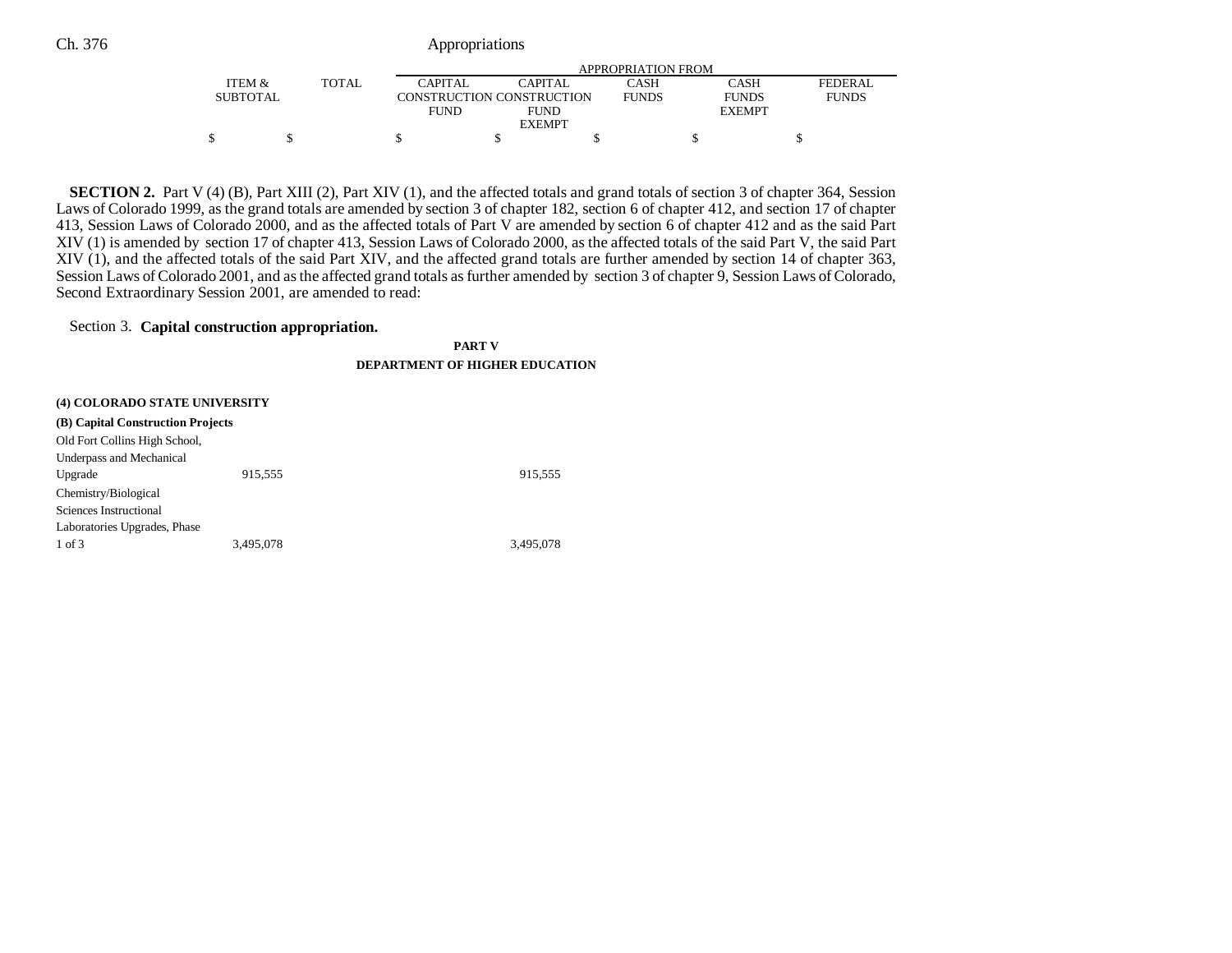| Master Storm Drainage Plan        |            |           |                         |
|-----------------------------------|------------|-----------|-------------------------|
| Improvements, Phase 2 of 2        | 1,725,000  | 1,725,000 |                         |
| Veterinary Teaching Hospital,     |            |           |                         |
| Major Equipment Acquisition       | 756,142    | 444,611   | 311,531 <sup>a</sup>    |
| Animal Science Program,           |            |           |                         |
| <b>Farm Relocation</b>            | 2,047,940  |           | $2,047,940^{\rm b}$     |
| Water Plaza Improvements          | 475,100    |           | $475,100^{\rm b}$       |
| Pathology Laboratory              |            |           |                         |
| Remodel                           | 248,214    |           | $248,214^b$             |
| Food Science/Nutrition            |            |           |                         |
| Research Laboratory/Gifford       |            |           |                         |
| <b>Building Expansion</b>         | 3,274,595  |           | $3,274,595^b$           |
| Equine Orthopedic Research        |            |           |                         |
| Laboratory                        | 1,157,700  |           | 1,157,700 <sup>b</sup>  |
|                                   | 1,657,700  |           | 1,657,700 <sup>b</sup>  |
| Cooperative Institute for         |            |           |                         |
| Research in Atmosphere            |            |           |                         |
| Addition                          | 750,000    |           | 750,000 <sup>b</sup>    |
| Argus/Tumor Research              |            |           |                         |
| Center                            | 9,270,900  |           | 9,270,900 <sup>b</sup>  |
| Pingree Park Multi-purpose        |            |           |                         |
| <b>Classroom Building</b>         | 484,000    |           | $484,000^{\rm b}$       |
| <b>Equine Center Improvements</b> | 1,905,712  |           | $1,905,712^b$           |
| <b>Natural Resources Research</b> |            |           |                         |
| Center                            | 16,430,000 |           | 16,430,000 <sup>b</sup> |
|                                   | 42,935,936 |           |                         |
|                                   | 43,435,936 |           |                         |
|                                   |            |           |                         |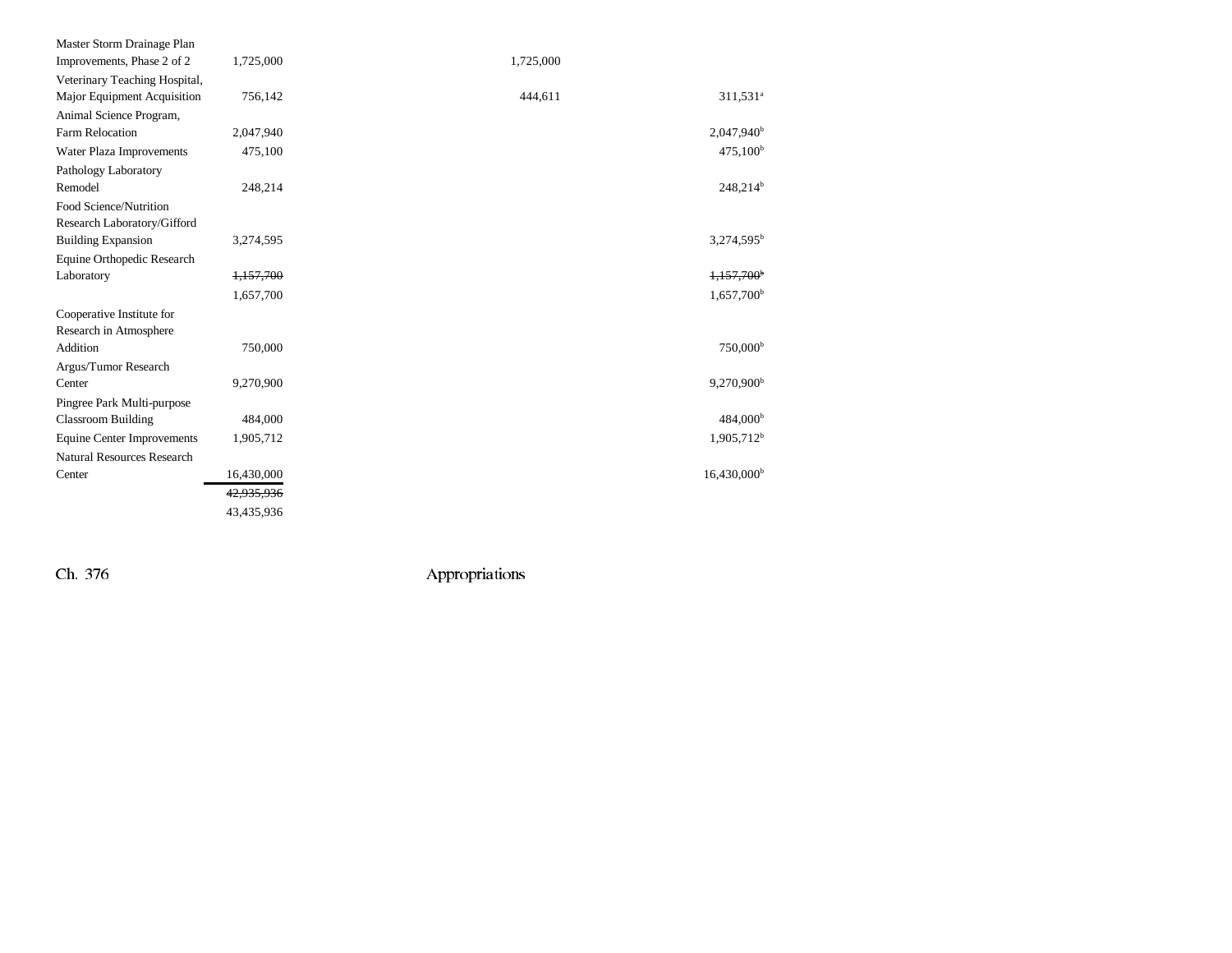|                 |              | APPROPRIATION FROM |                           |              |               |                |  |  |
|-----------------|--------------|--------------------|---------------------------|--------------|---------------|----------------|--|--|
| ITEM &          | <b>TOTAL</b> | <b>CAPITAL</b>     | <b>CAPITAL</b>            | <b>CASH</b>  | <b>CASH</b>   | <b>FEDERAL</b> |  |  |
| <b>SUBTOTAL</b> |              |                    | CONSTRUCTION CONSTRUCTION | <b>FUNDS</b> | <b>FUNDS</b>  | <b>FUNDS</b>   |  |  |
|                 |              | <b>FUND</b>        | <b>FUND</b>               |              | <b>EXEMPT</b> |                |  |  |
|                 |              |                    | <b>EXEMPT</b>             |              |               |                |  |  |
| \$              |              | \$                 | \$                        |              | C             | Φ              |  |  |
|                 |              |                    |                           |              |               |                |  |  |
|                 |              |                    |                           |              |               |                |  |  |
|                 | 49,095,993   |                    |                           |              |               |                |  |  |
|                 | 49,595,993   |                    |                           |              |               |                |  |  |

a This amount shall be from the Western Interstate Commission on Higher Education.

Replacement, Phase 3 of 3 1,410,763 1,410,763

b These amounts shall come from exempt institutional sources and are shown here for informational purposes only. Therefore, they shall not be accounted for in the State's Capital Construction Fund and the limitations on encumbrance timeliness and use of internal workforce do not apply.

| <b>TOTALS PART V</b>                                   |               |               |              |               |             |  |  |  |  |
|--------------------------------------------------------|---------------|---------------|--------------|---------------|-------------|--|--|--|--|
| (HIGHER EDUCATION)                                     | \$301,334,488 | \$165,795,816 | \$17,867,769 | \$114,538,328 | \$3,132,575 |  |  |  |  |
|                                                        | \$301,834,488 |               |              | \$115,038,328 |             |  |  |  |  |
| <b>PART XIII</b><br><b>DEPARTMENT OF PUBLIC SAFETY</b> |               |               |              |               |             |  |  |  |  |
| (2) CAPITAL CONSTRUCTION PROJECTS                      |               |               |              |               |             |  |  |  |  |
| Colorado Bureau of                                     |               |               |              |               |             |  |  |  |  |
| Investigation, Colorado Crime                          |               |               |              |               |             |  |  |  |  |
| Information Center, Network                            |               |               |              |               |             |  |  |  |  |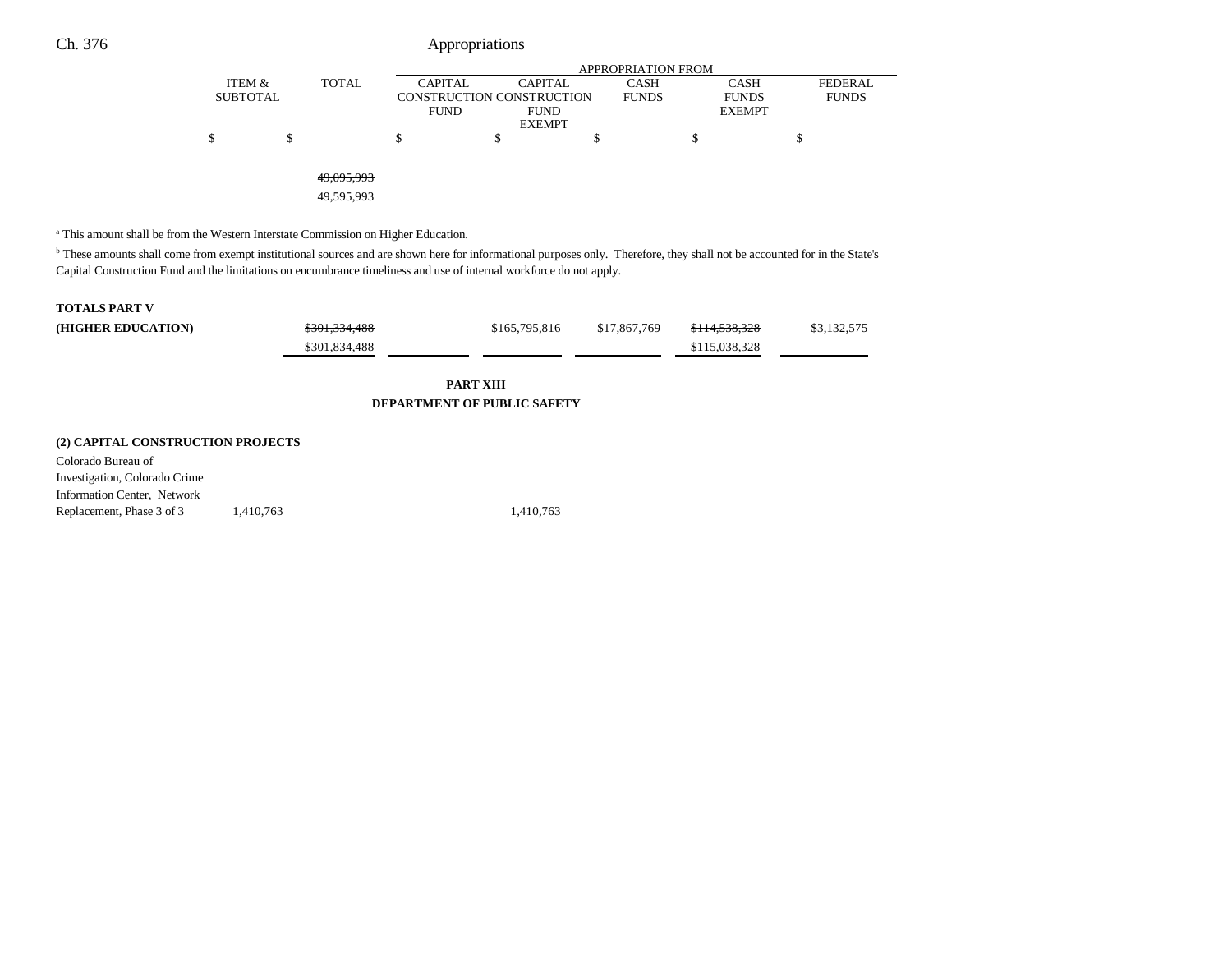| Colorado Bureau of<br>Investigation, Colorado Crime |           |           |                      |
|-----------------------------------------------------|-----------|-----------|----------------------|
| <b>Information Center, Capacity</b>                 |           |           |                      |
| Upgrade, Phase 1 of 5                               | 1,414,000 | 1,414,000 |                      |
| Colorado State Patrol,                              |           |           |                      |
| <b>Communications System</b>                        |           |           |                      |
| Maintenance and Expansion,                          |           |           |                      |
| Craig Regional                                      |           |           |                      |
| Communications                                      |           |           |                      |
| Center/Troop Office, Land                           |           |           |                      |
| Acquisition and Renovation,                         |           |           |                      |
| and Montrose                                        |           |           |                      |
| <b>Regional Communications</b>                      |           |           |                      |
| Center/Troop Office, Repairs                        |           |           |                      |
| and Renovation                                      | 1,364,250 | 1,364,250 |                      |
| Colorado State Patrol, Mobile                       |           |           |                      |
| Data Computer Initiative                            | 1,341,190 | 1,341,190 |                      |
| Colorado Bureau of                                  |           |           |                      |
| Investigation, Scanning                             |           |           |                      |
| Electronic Microscope                               |           |           |                      |
| Replacement                                         | 270,000   | 270,000   |                      |
| Colorado State Patrol, Castle                       |           |           |                      |
| Rock Troop Office                                   |           |           |                      |
| <b>Construction - Office</b>                        |           |           |                      |
| Portion Only                                        | 1,735,112 | 1,735,112 |                      |
|                                                     |           | 1,404,208 | 330.904 <sup>a</sup> |
|                                                     |           | 7,535,315 |                      |

a THIS AMOUNT SHALL BE FROM THE HIGHWAY USERS TAX FUND PURSUANT TO SECTION 43-4-201 (3) (a), C.R.S.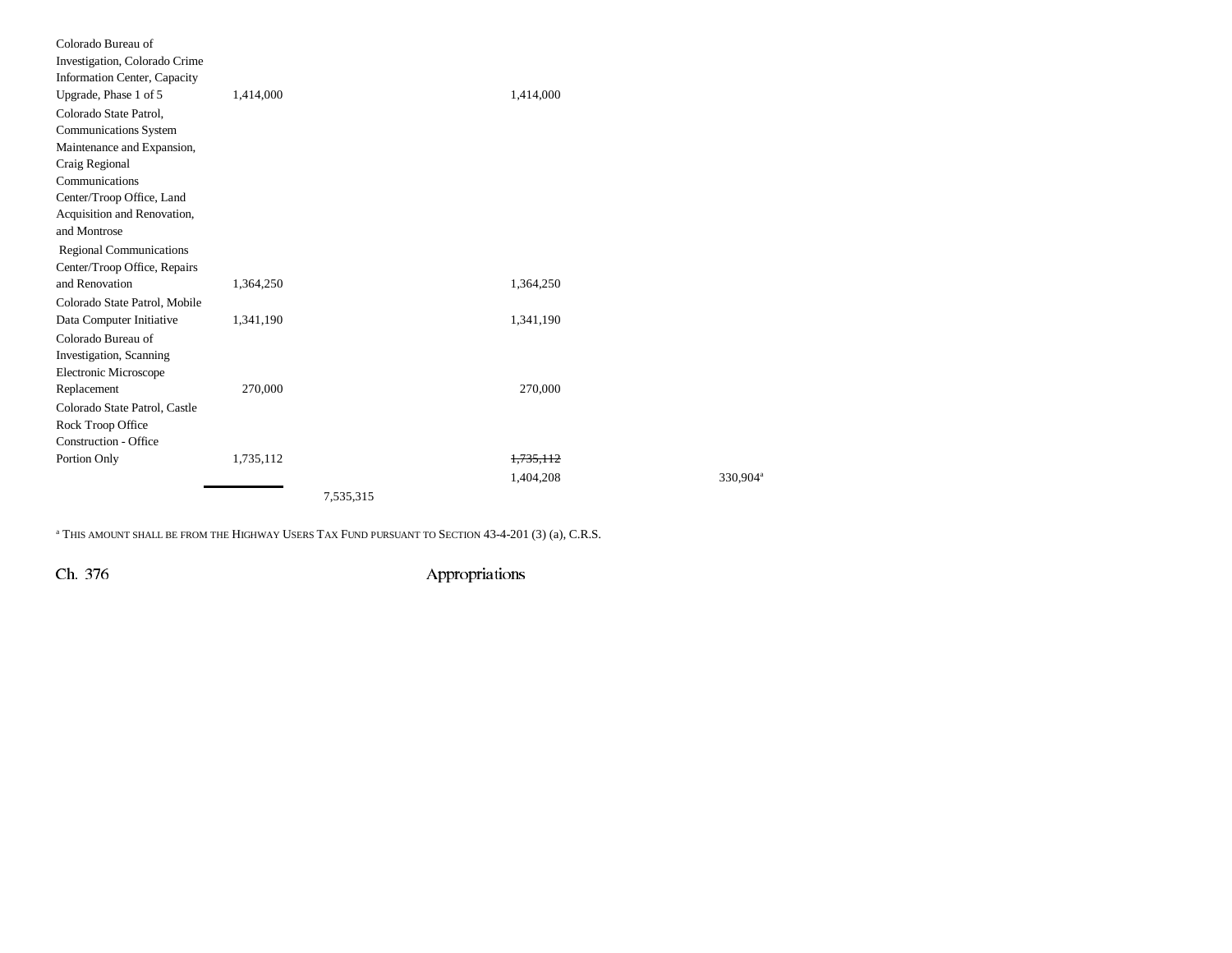### APPROPRIATION FROMITEM &**SUBTOTAL** TOTAL CAPITAL CONSTRUCTION CONSTRUCTION FUND CAPITAL FUND EXEMPTCASH FUNDS CASH FUNDS EXEMPTFEDERAL FUNDS  $\begin{array}{ccccccccccc} \mathsf{s} & \mathsf{s} & \mathsf{s} & \mathsf{s} & \mathsf{s} & \mathsf{s} & \mathsf{s} & \mathsf{s} & \mathsf{s} & \mathsf{s} & \mathsf{s} & \mathsf{s} & \mathsf{s} & \mathsf{s} & \mathsf{s} & \mathsf{s} & \mathsf{s} & \mathsf{s} & \mathsf{s} & \mathsf{s} & \mathsf{s} & \mathsf{s} & \mathsf{s} & \mathsf{s} & \mathsf{s} & \mathsf{s} & \mathsf{s} & \mathsf{s} & \mathsf{s} & \mathsf{s} & \mathsf{s} & \mathsf{s} & \mathsf{s} & \mathsf{s} & \mathsf{s} & \$ Ch. 376 Appropriations **TOTALS PART XIII (PUBLIC SAFETY)** \$7,842,539 \$7,842,539 \$7,511,635 \$330,904<sup>a</sup>

<sup>a</sup> THIS AMOUNT SHALL BE FROM THE HIGHWAY USERS TAX FUND PURSUANT TO SECTION 43-4-201(3) (a), C.R.S.

## **PART XIV DEPARTMENT OF REVENUE**

## **(1) CAPITAL CONSTRUCTION PROJECTS** Motor Carrier ServicesDivision, Loma, Lamar, Fort Morgan and Monument Ports of Entry, Acquire and Install Weigh in Motion Technology 1,386,815 27,451 1,359,364<sup>a</sup> 1,359,364<sup>a</sup> Motor Carrier Services Division, Lamar, and Platteville Ports of Entry, Scale Replacement 316,395<sup>a</sup> 316,395<sup>a</sup> 316,395<sup>a</sup>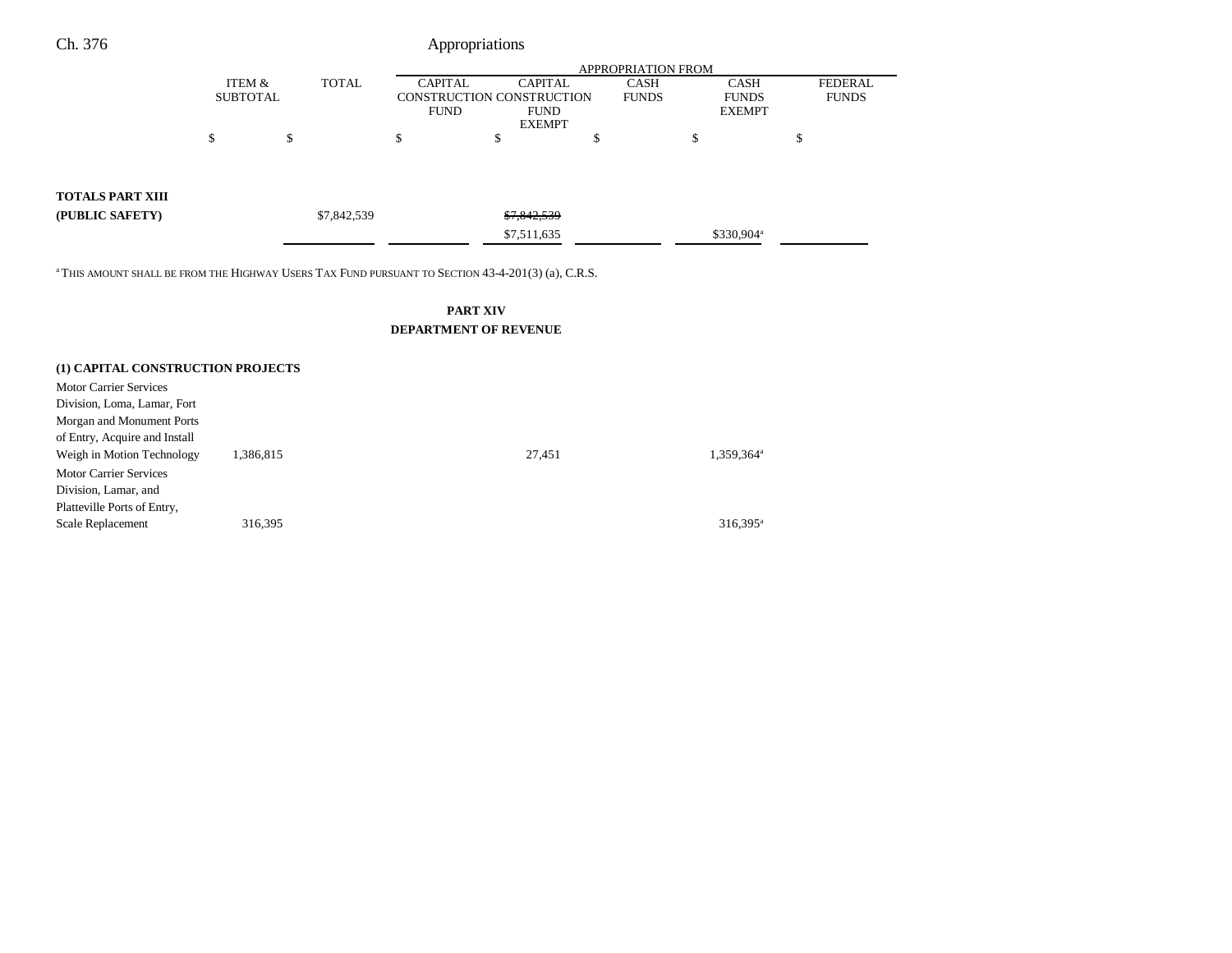| Lottery Division, Air           |         |           |        |                        |
|---------------------------------|---------|-----------|--------|------------------------|
| Conditioning Replacement for    |         |           |        |                        |
| Computer System                 | 100,000 |           |        | 100.000 <sup>b</sup>   |
| <b>Motor Carrier Services</b>   |         |           |        |                        |
| Division, Fort Morgan and       |         |           |        |                        |
| Limon Ports of Entry, Scale     |         |           |        |                        |
| Replacement                     | 196,776 |           | 20,178 | 176,598 <sup>a</sup>   |
| <b>Motor Carrier Services</b>   |         |           |        |                        |
| Division, Fort Collins, Port of |         |           |        |                        |
| Entry, Building Replacement     | 363,404 |           |        | $363,404$ <sup>*</sup> |
|                                 | 32,500  |           |        | 32,500 <sup>a</sup>    |
|                                 |         | 2,363,390 |        |                        |
|                                 |         | 2,032,486 |        |                        |
|                                 |         |           |        |                        |

<sup>a</sup> These amounts shall be from the Highway Users Tax Fund pursuant to Section 43-4-201 (3)(a), C.R.S.

 $^{\rm b}$  This amount shall be from Lottery funds.

### **TOTALS PART XIV**

| (REVENUE) | \$2,363,390 | \$47,629 | <del>\$2,315,761</del> ° |  |
|-----------|-------------|----------|--------------------------|--|
|           | \$2,032,486 |          | \$1,984,857ª             |  |

<sup>a</sup> Of this amount, \$2,215,761 \$1,884,857 is from the Highway Users Tax Fund pursuant to Section 43-4-201(3)(a), C.R.S.

| <b>GRAND TOTALS</b>    |               |               |              |                             |              |
|------------------------|---------------|---------------|--------------|-----------------------------|--------------|
| (CAPITAL CONSTRUCTION) | \$504,368,004 | \$255,764,877 | \$42,736,930 | <del>\$169,950,677</del> *  | \$35,915,520 |
|                        | \$504,537,100 | \$255,433,973 |              | $$170.450.677$ <sup>a</sup> |              |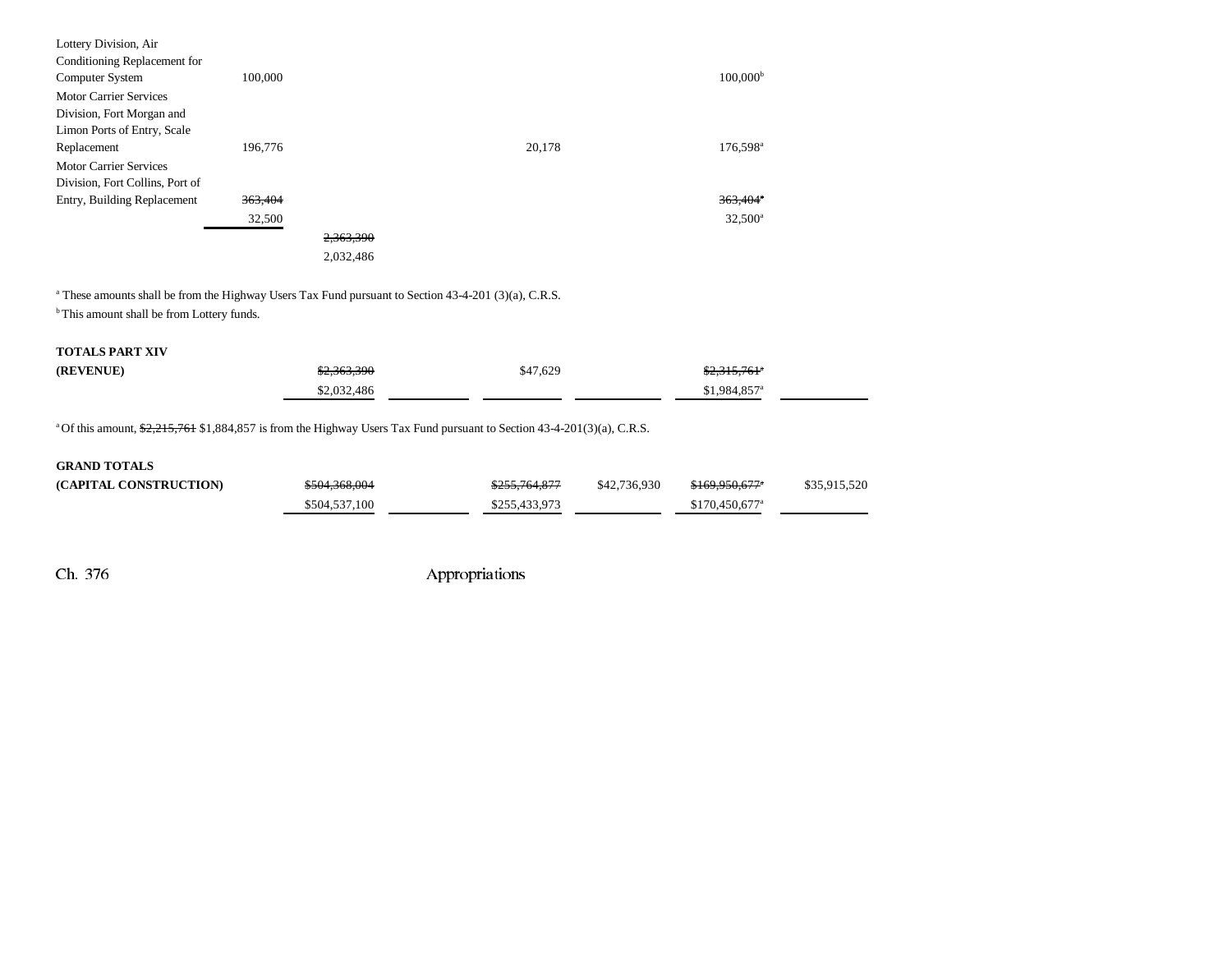|                 |       |             |                           | APPROPRIATION FROM |               |              |
|-----------------|-------|-------------|---------------------------|--------------------|---------------|--------------|
| ITEM &          | TOTAL | CAPITAL     | CAPITAL                   | CASH               | CASH          | FEDERAL      |
| <b>SUBTOTAL</b> |       |             | CONSTRUCTION CONSTRUCTION | <b>FUNDS</b>       | <b>FUNDS</b>  | <b>FUNDS</b> |
|                 |       | <b>FUND</b> | <b>FUND</b>               |                    | <b>EXEMPT</b> |              |
|                 |       |             | <b>EXEMPT</b>             |                    |               |              |
|                 |       |             |                           |                    |               |              |

a Of this amount, \$17,629,141 contains a (T) notation and \$2,215,761 is from the Highway Users Tax Fund pursuant to Section 43-4-201(3)(a), C.R.S.

**SECTION 3.** Part IV (7)(B) and (24) (B), Part XIII (2), and the affected totals of section 3 of chapter 413, Session Laws of Colorado 2000, as the said Part IV (24) (B), Part XIII (2), and the affected totals are amended by, and Part III.5 as enacted by, section 15 of chapter 363, as the said Part IV (24) (B) is further amended by section 3 of chapter 294, Session Laws of Colorado 2001, and as the said Part IV (7) (B) and the affected totals are amended by section 4 of chapter 9, Session Laws of Colorado Second Extraordinary Session 2001, are amended to read:

## Section 3. **Capital construction appropriation.**

**PART III.5 DEPARTMENT OF HEALTH CARE POLICY AND FINANCING**

| 9 <sup>th</sup> Floor Renovation of |          |          |          |
|-------------------------------------|----------|----------|----------|
| Cafeteria for Use as Office         |          |          |          |
| Space at 1575 Sherman Street        | 87,974   | 43,987   | 43,987   |
|                                     | 6.000    | 3.000    | 3.000    |
| <b>TOTALS PART III.5</b>            |          |          |          |
| <b>(HEALTH CARE POLICY)</b>         |          |          |          |
| <b>AND FINANCING)</b>               | \$87,974 | \$43,987 | \$43,987 |
|                                     | \$6,000  | \$3,000  | \$3,000  |

**PART IV DEPARTMENT OF HIGHER EDUCATION**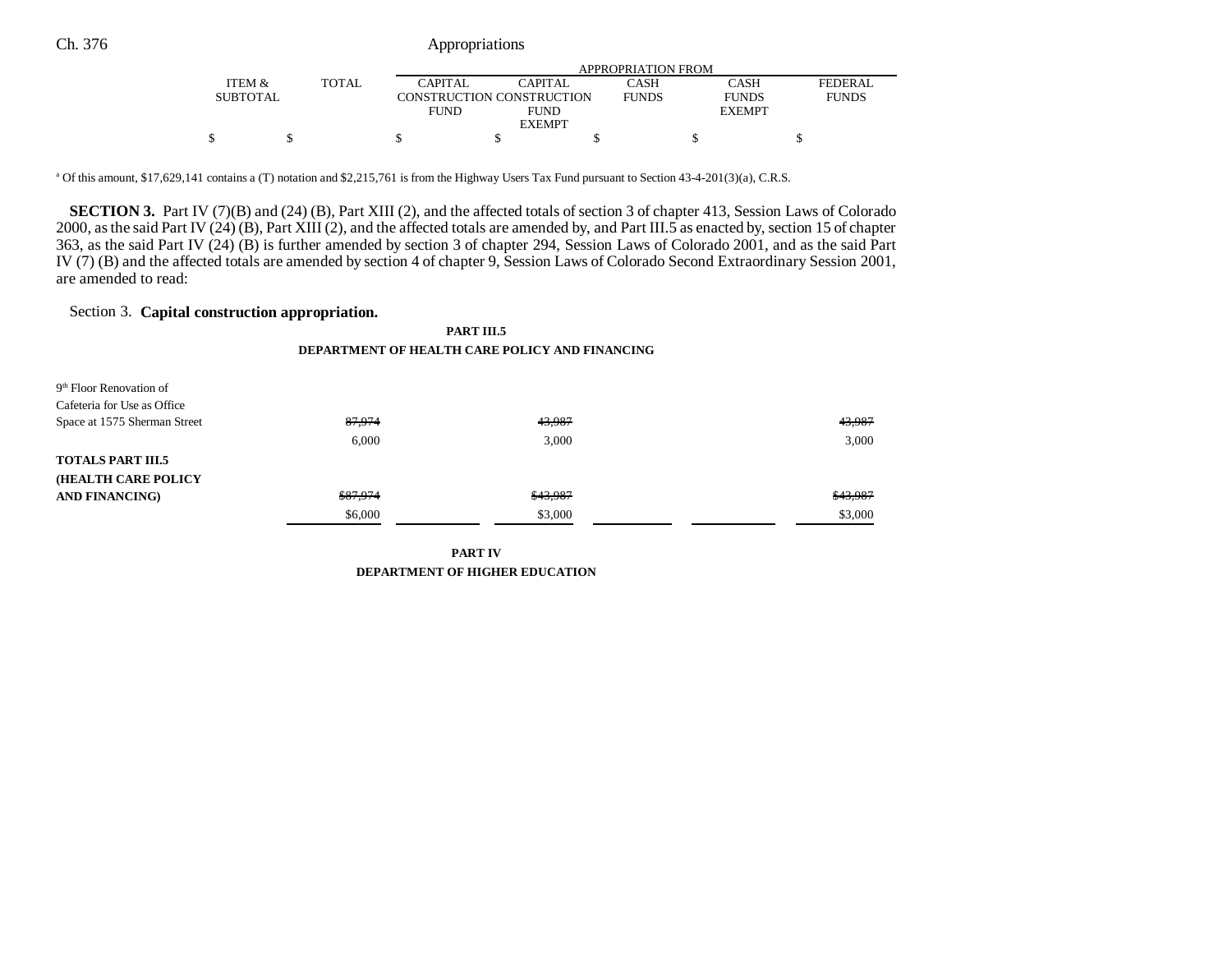## **(7) UNIVERSITY OF COLORADO AT BOULDER**

## **(B) Capital Construction Projects**

| Porter Biosciences Building               |            |            |           |                         |
|-------------------------------------------|------------|------------|-----------|-------------------------|
| Renovation, Phase 4 of 4                  | 6,460,548  |            | 6,460,548 |                         |
|                                           | 7,910,548  |            |           | 1,450,000 <sup>a</sup>  |
| Alliance for Teaching,                    |            |            |           |                         |
| Learning and Society Center,              |            |            |           |                         |
| Phase 1 of 3                              | 3,077,640  |            | 2,121,049 | 956,591 <sup>a</sup>    |
| New Law School, Phase 1 of 4 <sup>4</sup> | 3,818,266  |            | 1,992,458 | 1,825,808 <sup>a</sup>  |
| <b>Business School Renovation</b>         |            |            |           |                         |
| and Addition                              | 3,264,373  |            | 1,983,169 | 1,281,204 <sup>a</sup>  |
| <b>Student Housing Renovations,</b>       |            |            |           |                         |
| Phase 1 of 3                              | 56,083,000 |            |           | 56,083,000 <sup>b</sup> |
| Folsom Field, Stadium                     |            |            |           |                         |
| <b>Lighting Installation</b>              | 850,000    |            |           | 850,000 <sup>b</sup>    |
|                                           | 73,553,827 |            |           |                         |
|                                           | 75,003,827 |            |           |                         |
|                                           |            |            |           |                         |
|                                           |            | 78,198,324 |           |                         |
|                                           |            | 79,648,324 |           |                         |

a These amounts shall be from exempt institutional sources.

b These amounts shall be from exempt institutional sources and are shown here for informational purposes only. Therefore, they shall not be accounted for in the State's Capital Construction Fund and the limitations on encumbrance timeliness and use of internal workforce do not apply.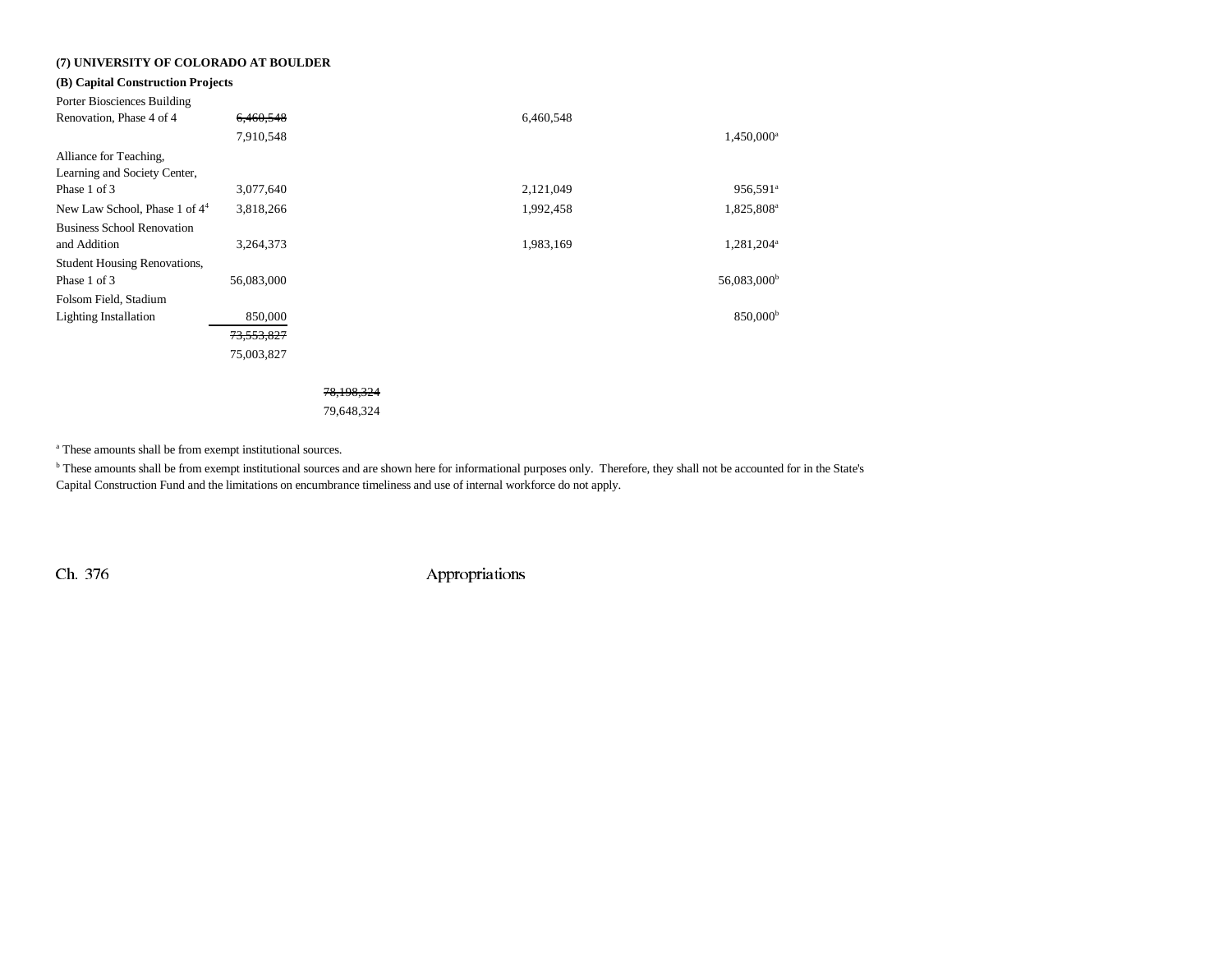|                                            |                           |              |                                             |                              | <b>APPROPRIATION FROM</b>   |                             |                                |
|--------------------------------------------|---------------------------|--------------|---------------------------------------------|------------------------------|-----------------------------|-----------------------------|--------------------------------|
|                                            | ITEM &<br><b>SUBTOTAL</b> | <b>TOTAL</b> | <b>CAPITAL</b><br>CONSTRUCTION CONSTRUCTION | <b>CAPITAL</b>               | <b>CASH</b><br><b>FUNDS</b> | <b>CASH</b><br><b>FUNDS</b> | <b>FEDERAL</b><br><b>FUNDS</b> |
|                                            |                           |              | <b>FUND</b>                                 | <b>FUND</b><br><b>EXEMPT</b> |                             | <b>EXEMPT</b>               |                                |
|                                            | \$                        | \$           | \$                                          | \$<br>\$                     |                             | \$                          | \$                             |
| (24) COLORADO HISTORICAL<br><b>SOCIETY</b> |                           |              |                                             |                              |                             |                             |                                |
| (B) Capital Construction Projects          |                           |              |                                             |                              |                             |                             |                                |
| El Pueblo Museum                           |                           |              |                                             |                              |                             |                             |                                |
| Development, New                           |                           |              |                                             |                              |                             |                             |                                |
| Construction, Phase 3 of 3                 | 3,654,125                 |              |                                             | 1,775,000                    |                             | $1,117,125$ <sup>a</sup>    | 762,000                        |
|                                            |                           |              |                                             |                              |                             | $1,617,125^a$               | 262,000                        |
| Stephen Hart Research Library              |                           |              |                                             |                              |                             |                             |                                |
| Renovation and Expansion                   | 4,194,000                 |              |                                             | 4,144,000                    |                             | $50,000^a$                  |                                |
| Discovery Hall Education                   |                           |              |                                             |                              |                             |                             |                                |
| Pavilion                                   | 442,500                   |              |                                             | 442,500                      |                             |                             |                                |
| Cumbres & Toltec Scenic                    |                           |              |                                             |                              |                             |                             |                                |
| Railroad Commission -                      |                           |              |                                             |                              |                             |                             |                                |
| Locomotive Running Gear                    |                           |              |                                             |                              |                             |                             |                                |
| Renovation                                 | 400,000                   |              |                                             | 200,000                      |                             | $200,000^{\rm b}$           |                                |
|                                            | 8,690,625                 |              |                                             |                              |                             |                             |                                |
|                                            |                           |              |                                             |                              |                             |                             |                                |

9,811,425

a These amounts shall be from private contributions.

b This amount shall be from the state of New Mexico.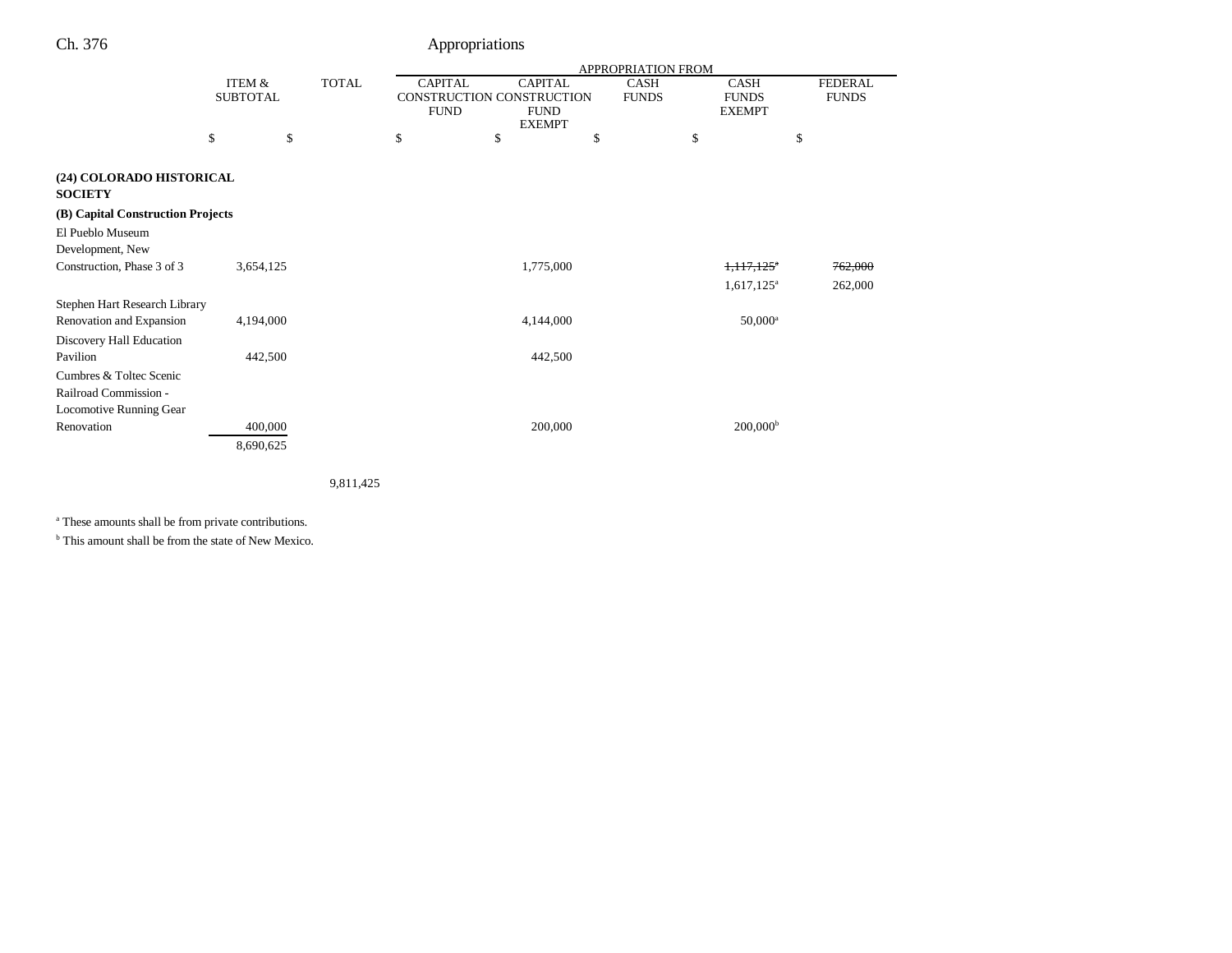### **TOTALS PART IV**

| (HIGHER EDUCATION) | \$272,223,048 | \$158,025,365 | \$18,712,643 | \$92,417,040 | \$3,068,000 |
|--------------------|---------------|---------------|--------------|--------------|-------------|
|                    | \$273,673,048 |               |              | \$94,367,040 | \$2,568,000 |

## **PART XIII DEPARTMENT OF PUBLIC SAFETY**

| (2) CAPITAL CONSTRUCTION PROJECTS  |           |           |             |
|------------------------------------|-----------|-----------|-------------|
| Colorado Bureau of                 |           |           |             |
| Investigation, Colorado Crime      |           |           |             |
| <b>Information Center, Network</b> |           |           |             |
| Replacement, Phase 4 of 4          | 4,872,636 | 4,872,636 |             |
| Colorado Bureau of                 |           |           |             |
| Investigation, Colorado Crime      |           |           |             |
| Information Center, Capacity       |           |           |             |
| Upgrade, Phase 2 of 4              | 1,938,800 | 1,938,800 |             |
| Colorado State Patrol,             |           |           |             |
| <b>Communications System</b>       |           |           |             |
| Maintenance and Expansion,         |           |           |             |
| and Montrose Regional              |           |           |             |
| Communications Center/Troop        |           |           |             |
| Office, Repairs and Renovation     | 896,442   | 896,442   |             |
| Colorado State Patrol, Mobile      |           |           |             |
| Data Computer Initiative           | 1,443,226 | 729,106   | $714,120^a$ |
| Colorado State Patrol, Greeley     |           |           |             |
| District Troop Office Building     |           |           |             |
| Acquisition and Minor              |           |           |             |
| <b>Renovation Projects</b>         | 518,296   | 518,296   |             |
|                                    |           |           |             |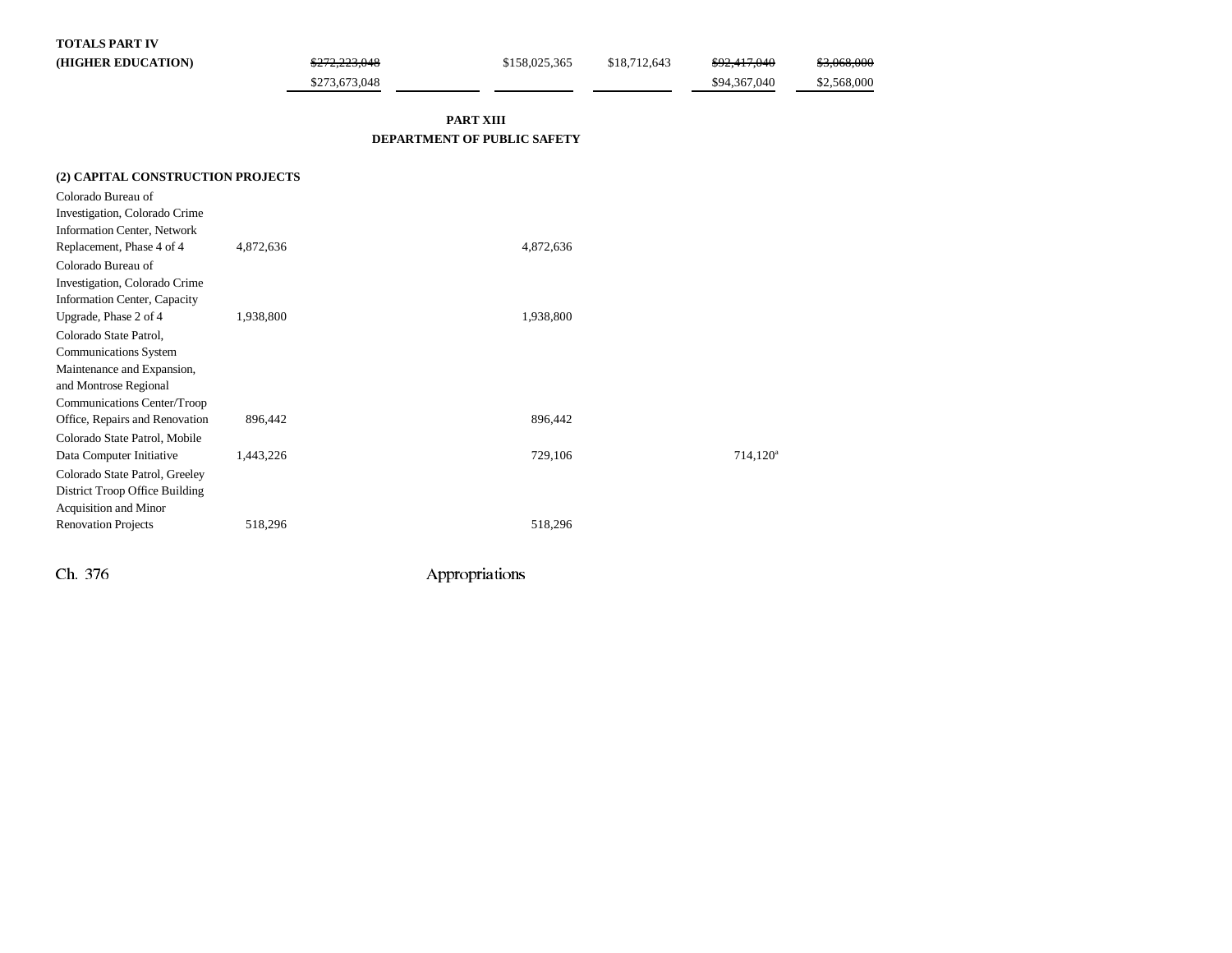| Ch. 376                                                                                                         |                                      |        |               |                                                            | Appropriations                                 |         |                             |                                                     |                                |
|-----------------------------------------------------------------------------------------------------------------|--------------------------------------|--------|---------------|------------------------------------------------------------|------------------------------------------------|---------|-----------------------------|-----------------------------------------------------|--------------------------------|
|                                                                                                                 | APPROPRIATION FROM                   |        |               |                                                            |                                                |         |                             |                                                     |                                |
|                                                                                                                 | <b>ITEM &amp;</b><br><b>SUBTOTAL</b> |        | <b>TOTAL</b>  | <b>CAPITAL</b><br>CONSTRUCTION CONSTRUCTION<br><b>FUND</b> | <b>CAPITAL</b><br><b>FUND</b><br><b>EXEMPT</b> |         | <b>CASH</b><br><b>FUNDS</b> | <b>CASH</b><br><b>FUNDS</b><br><b>EXEMPT</b>        | <b>FEDERAL</b><br><b>FUNDS</b> |
|                                                                                                                 | \$                                   | \$     |               | \$                                                         | \$                                             | \$      |                             | \$                                                  | \$                             |
| Colorado State Patrol, Grand<br>Junction Troop Office                                                           |                                      |        |               |                                                            |                                                |         |                             |                                                     |                                |
| Construction                                                                                                    | 714,547                              |        |               |                                                            |                                                | 416,547 |                             | 298,000 <sup>e</sup>                                |                                |
|                                                                                                                 |                                      |        |               |                                                            |                                                | 561,191 |                             | 153,356 <sup>a</sup>                                |                                |
| National Instant Criminal                                                                                       |                                      |        |               |                                                            |                                                |         |                             |                                                     |                                |
| <b>Background Check</b>                                                                                         |                                      | 81,754 |               |                                                            |                                                | 81,754  |                             |                                                     |                                |
|                                                                                                                 |                                      |        | 10,465,701    |                                                            |                                                |         |                             |                                                     |                                |
| <sup>a</sup> These amounts shall be from the Highway Users Tax Fund pursuant to Section 43-4-201(3)(a), C.R.S.  |                                      |        |               |                                                            |                                                |         |                             |                                                     |                                |
| <b>TOTALS PART XIII</b>                                                                                         |                                      |        |               |                                                            |                                                |         |                             |                                                     |                                |
| (PUBLIC SAFETY)                                                                                                 |                                      |        | \$10,773,365  |                                                            | \$9,761,245<br>\$9,905,889                     |         |                             | $$1,012,120$ <sup>a</sup><br>\$867,476 <sup>a</sup> |                                |
| <sup>a</sup> This amount shall be from the Highway Users Tax Fund pursuant to Section $43-4-201(3)(a)$ , C.R.S. |                                      |        |               |                                                            |                                                |         |                             |                                                     |                                |
| <b>GRAND TOTALS</b>                                                                                             |                                      |        |               |                                                            |                                                |         |                             |                                                     |                                |
| (CAPITAL CONSTRUCTION)                                                                                          |                                      |        | \$564,865,785 |                                                            | \$316,530,559                                  |         | \$46,147,821                | \$136,663,563 <sup>*</sup>                          |                                |
|                                                                                                                 |                                      |        | \$566,233,811 |                                                            | \$316,634,216                                  |         |                             | \$138,468,919 <sup>a</sup>                          | \$64,982,855                   |

<sup>a</sup> Of this amount, \$1,936,470 contains a (T) notation and <del>\$3,191,818</del> \$3,047,174 is from the Highway Users Tax Fund pursuant to Section 43-4-201(3)(a), C.R.S.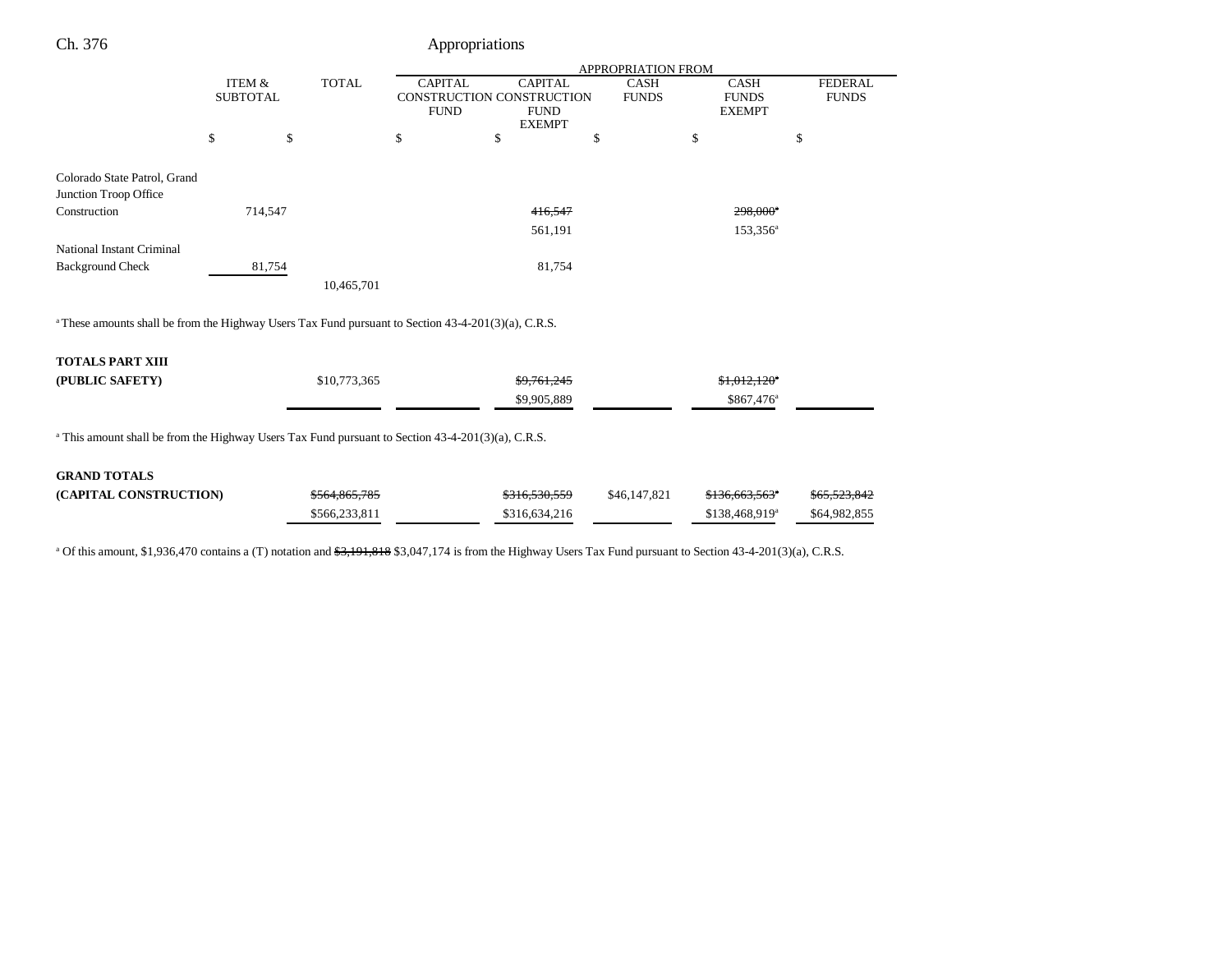**SECTION 4.** Part VI (4) (B), (9) (B), and (11) (B), Part XIII (1) (A), Part XVI (2), and the affected totals and grand totals of section 3 chapter 363, Session Laws of Colorado 2001, as the said Parts and the affected totals and grand totals are amended by section 5 of chapter 9, Session Laws of Colorado Second Extraordinary Session 2001, are amended, and the said Part VI is further amended BY THE ADDITION OF A NEW FOOTNOTE, to read:

### **PART VI**

### **DEPARTMENT OF HIGHER EDUCATION**

| (4) COLORADO STATE UNIVERSITY     |            |                                |
|-----------------------------------|------------|--------------------------------|
| (B) Capital Construction Projects |            |                                |
| Chemistry/Biological              |            |                                |
| Sciences Instructional            |            |                                |
| Laboratories Upgrades,            |            |                                |
| Phase 3of 3                       | 9,558,330  | 9,558,330                      |
| University Center for the         |            |                                |
| Arts                              | 8,077,744  | 7,647,608<br>$430,136^{\rm a}$ |
| Atmospheric Science               |            |                                |
| <b>Building Renovation and</b>    |            |                                |
| <b>Research Addition</b>          | 2,400,000  | $2,400,000$ <sup>a</sup>       |
| Semiconductor Growth Lab          | 494,669    | $494,669$ <sup>a</sup>         |
| Anatomy/Zoology Building,         |            |                                |
| Lab Renovation                    | 377,750    | $377,750^{\rm b}$              |
| <b>Natural Resources Research</b> |            |                                |
| Center                            | 22,412,250 | $22,412,250^{\circ}$           |
| <b>Plant Sciences Building</b>    |            |                                |
| Renovation, Phase 2 of 3          | 5,460,916  | 5,460,916                      |
|                                   | 48,781,659 |                                |
|                                   |            |                                |
|                                   |            |                                |

54,264,356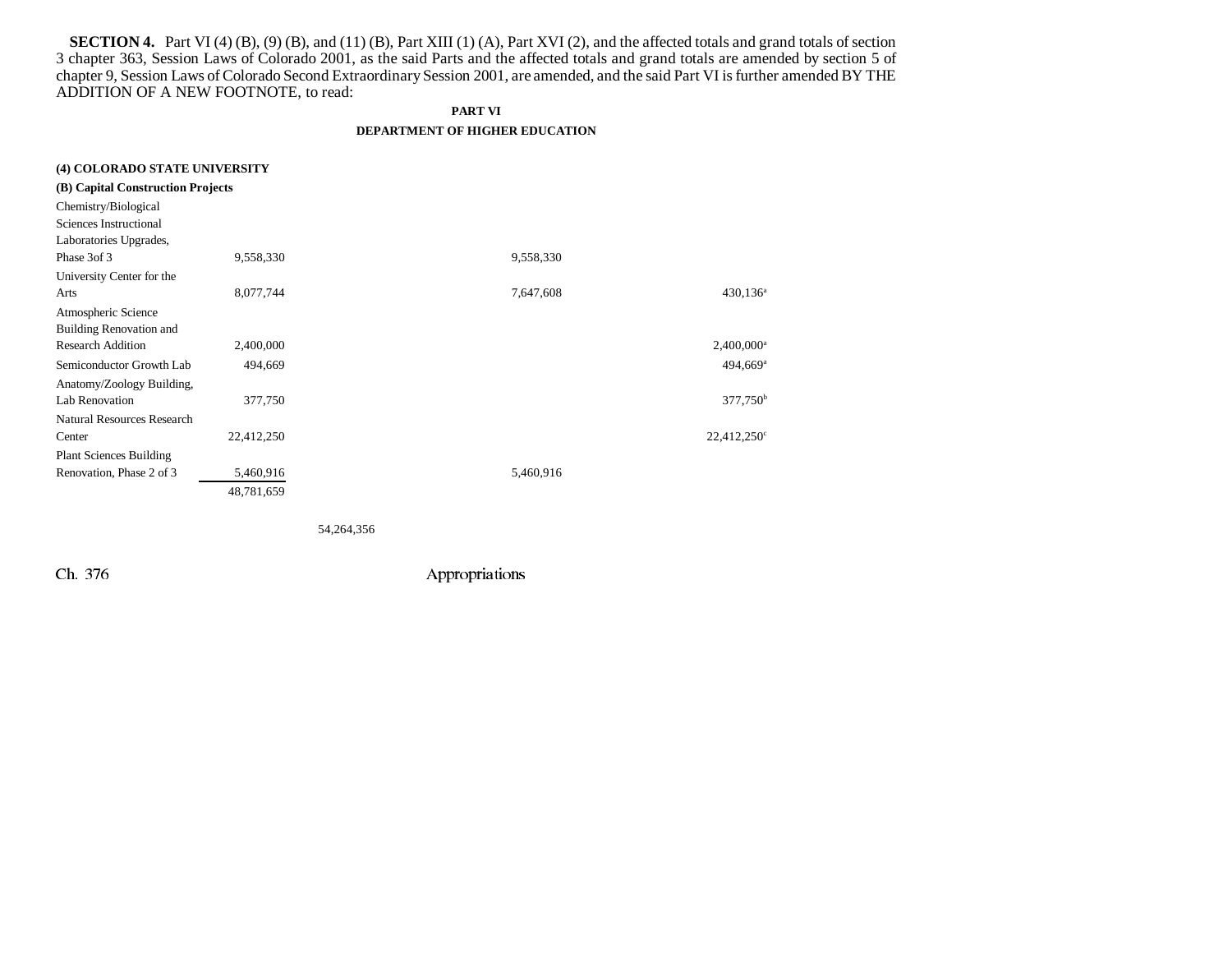|                 |       |             | APPROPRIATION FROM        |              |               |                |  |  |  |
|-----------------|-------|-------------|---------------------------|--------------|---------------|----------------|--|--|--|
| ITEM &          | TOTAL | CAPITAL     | CAPITAL                   | CASH         | CASH          | <b>FEDERAL</b> |  |  |  |
| <b>SUBTOTAL</b> |       |             | CONSTRUCTION CONSTRUCTION | <b>FUNDS</b> | <b>FUNDS</b>  | <b>FUNDS</b>   |  |  |  |
|                 |       | <b>FUND</b> | <b>FUND</b>               |              | <b>EXEMPT</b> |                |  |  |  |
|                 |       |             | <b>EXEMPT</b>             |              |               |                |  |  |  |
|                 |       |             |                           |              |               |                |  |  |  |

a These amounts shall be from exempt institutional sources.

<sup>b</sup> Of this amount \$151,100 43 PERCENT shall be from the Western Interstate Commission on Higher Education and the remaining \$226,650 57 PERCENT shall be from exempt institutional sources.

<sup>e</sup> This amount represents the estimated construction costs to be incurred by the private developer. As the facility will be constructed by a private developer with private funds, this project is shown here for informational purposes only. Therefore, the funds shall not be accounted for in the State's Capital Construction Fund and the limitations on encumbrance timeliness and use of internal workforce do not apply.

### **(9) UNIVERSITY OF COLORADO HEALTH SCIENCES CENTER**

| (B) Capital Construction Projects                      |            |           |                         |
|--------------------------------------------------------|------------|-----------|-------------------------|
| Fitzsimons, Infrastructure<br>Development <sup>2</sup> | 471,500    |           | 471,500 <sup>a</sup>    |
| Fitzsimons, Barbara Davis                              |            |           |                         |
| Center for Childhood                                   |            |           |                         |
| <b>Diabetes</b>                                        | 16,737,941 |           | 16,737,941 <sup>a</sup> |
| <b>Fitzsimons Trust Fund</b>                           | 2,949,408  | 2,949,408 |                         |
| <b>FITZSIMONS RESEARCH</b>                             |            |           |                         |
| COMPLEX, EDUCATION                                     |            |           |                         |
| $SPACE^{3a}$                                           | 6,850,301  |           | $6,850,301^{\rm b}$     |
|                                                        | 20,158,849 |           |                         |
|                                                        | 27,009,150 |           |                         |
|                                                        |            |           |                         |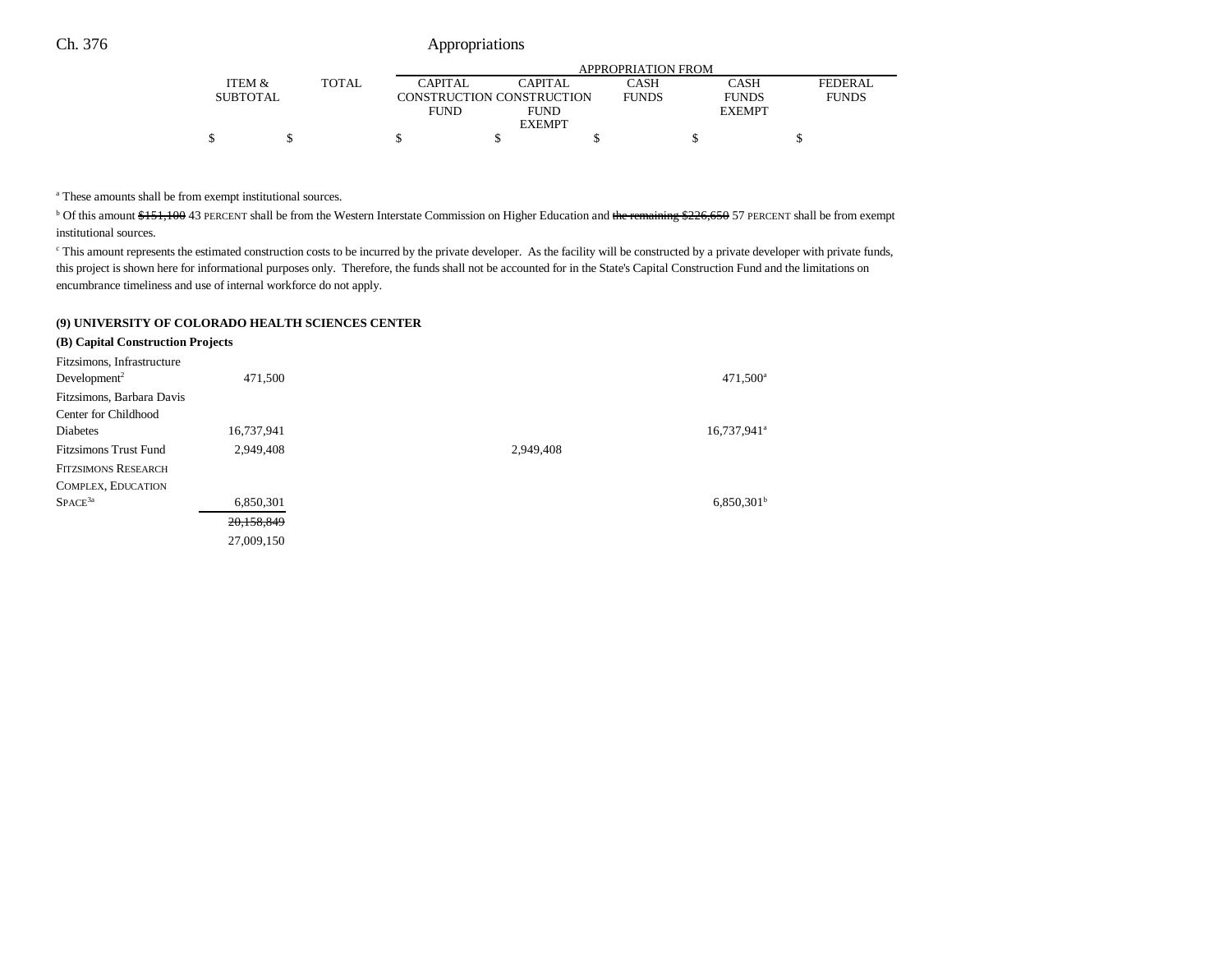### 23,091,481

29,941,782

a These amount shall be from exempt institutional sources.

 $^{\rm b}$  Of this amount, \$4,500,000 shall be from the Fitzsimons Trust Fund and \$2,350,301 shall be from exempt institutional sources.

## **(11) UNIVERSITY OF NORTHERN COLORADO**

## **(B) Capital Construction Projects**

| Ross Hall, Addition and             |            |                           |           |
|-------------------------------------|------------|---------------------------|-----------|
| Renovation, Phase 4 of 4            | 4,997,010  | 4,997,010                 |           |
|                                     | 6,997,010  | $2,000,000$ <sup>b</sup>  |           |
| <b>Butler Hancock Addition</b>      | 1,253,500  | 1,253,500 <sup>a</sup>    |           |
| <b>Off-Campus Housing</b>           | 13,200,000 | 13,200,000 <sup>a</sup>   |           |
| <b>Cancer Rehabilitation Center</b> | 2,200,000  |                           | 2,200,000 |
| Parking Improvements                | 20,000,000 | $20,000,000$ <sup>b</sup> |           |
| Bishop-Lehr Building,               |            |                           |           |
| Renovations, Phase 2 of 4           | 1,168,450  | 1,168,450                 |           |
|                                     | 42,818,960 |                           |           |
|                                     | 44,818,960 |                           |           |
|                                     |            |                           |           |

44,709,719

46,709,719

a These amounts ahll be from exempt institutional sources and is shown here for informational purposes only. Therefore, it shall not be accounted for in the State's Capital Construction Fund and the limitations on encumbrance timeliness and use of internal workforce do not apply.

<sup>b</sup> This amount shall be from exempt institutional sources.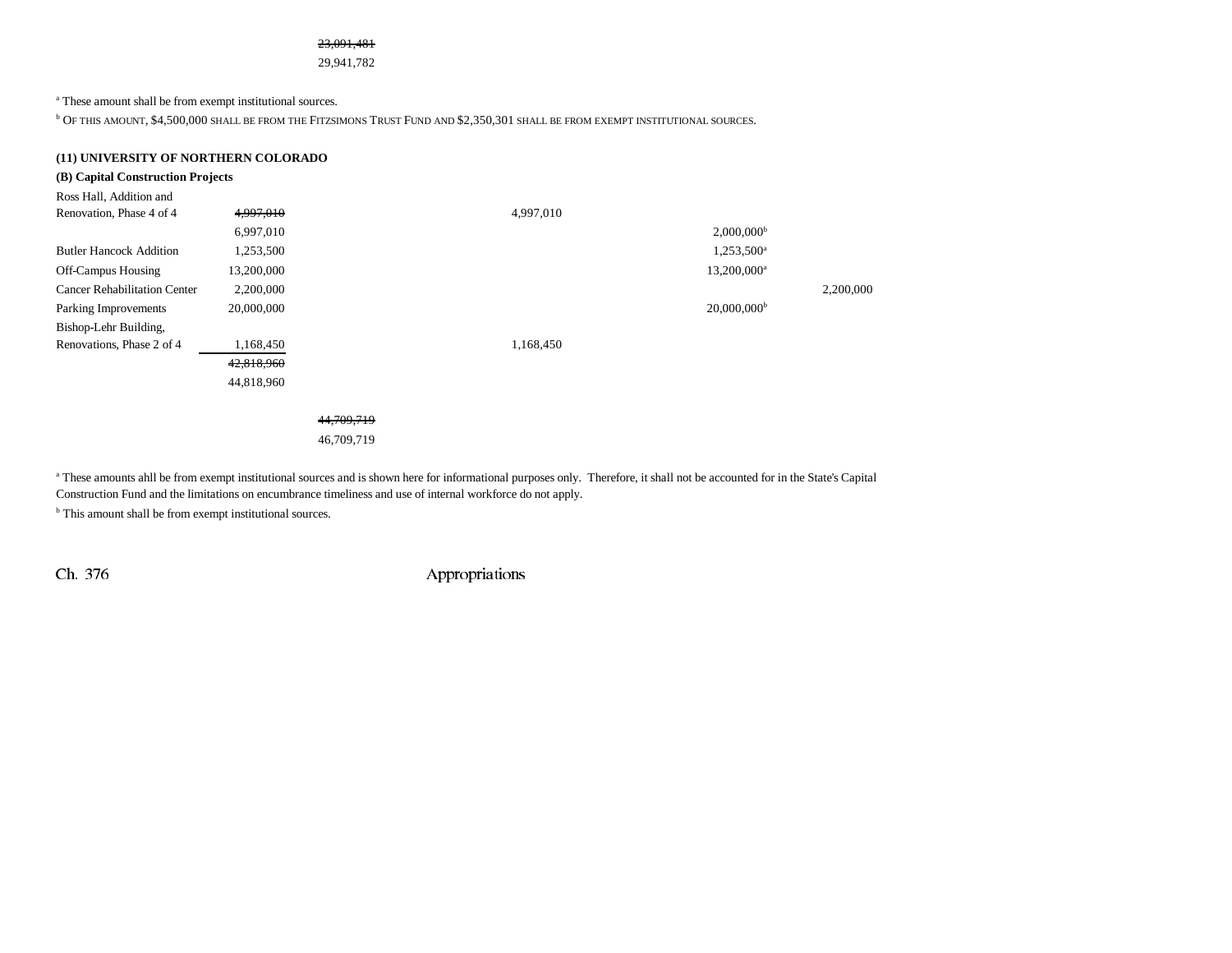|                       |                 |               |                           |                | <b>APPROPRIATION FROM</b> |               |                |
|-----------------------|-----------------|---------------|---------------------------|----------------|---------------------------|---------------|----------------|
|                       | ITEM &          | TOTAL         | <b>CAPITAL</b>            | <b>CAPITAL</b> | <b>CASH</b>               | <b>CASH</b>   | <b>FEDERAL</b> |
|                       | <b>SUBTOTAL</b> |               | CONSTRUCTION CONSTRUCTION |                | <b>FUNDS</b>              | <b>FUNDS</b>  | <b>FUNDS</b>   |
|                       |                 |               | <b>FUND</b>               | <b>FUND</b>    |                           | <b>EXEMPT</b> |                |
|                       |                 |               |                           | <b>EXEMPT</b>  |                           |               |                |
|                       | \$              | S             |                           |                |                           |               |                |
|                       |                 |               |                           |                |                           |               |                |
| <b>TOTALS PART VI</b> |                 |               |                           |                |                           |               |                |
| (HIGHER EDUCATION)    |                 | \$191,678,611 |                           | \$85,835,801   | \$19,560,496              | \$83,209,314  | \$3,073,000    |
|                       |                 | \$200,528,912 |                           |                |                           | \$92,059,615  |                |
|                       |                 |               |                           |                |                           |               |                |

**PART XIII**

### **DEPARTMENT OF NATURAL RESOURCES**

## **(1) DIVISION OF PARKS AND OUTDOOR**

### **RECREATION**

## **(A) CAPITAL CONSTRUCTION AND CONTROLLED MAINTENANCE PROJECTS**

| 2,475,000 <sup>a</sup> |
|------------------------|
|                        |
| $200,000^a$            |
|                        |
| $400,000$ <sup>a</sup> |
|                        |
| 300,000 <sup>a</sup>   |
|                        |
| 1,200,000 <sup>a</sup> |
|                        |
| $100.000$ <sup>a</sup> |
|                        |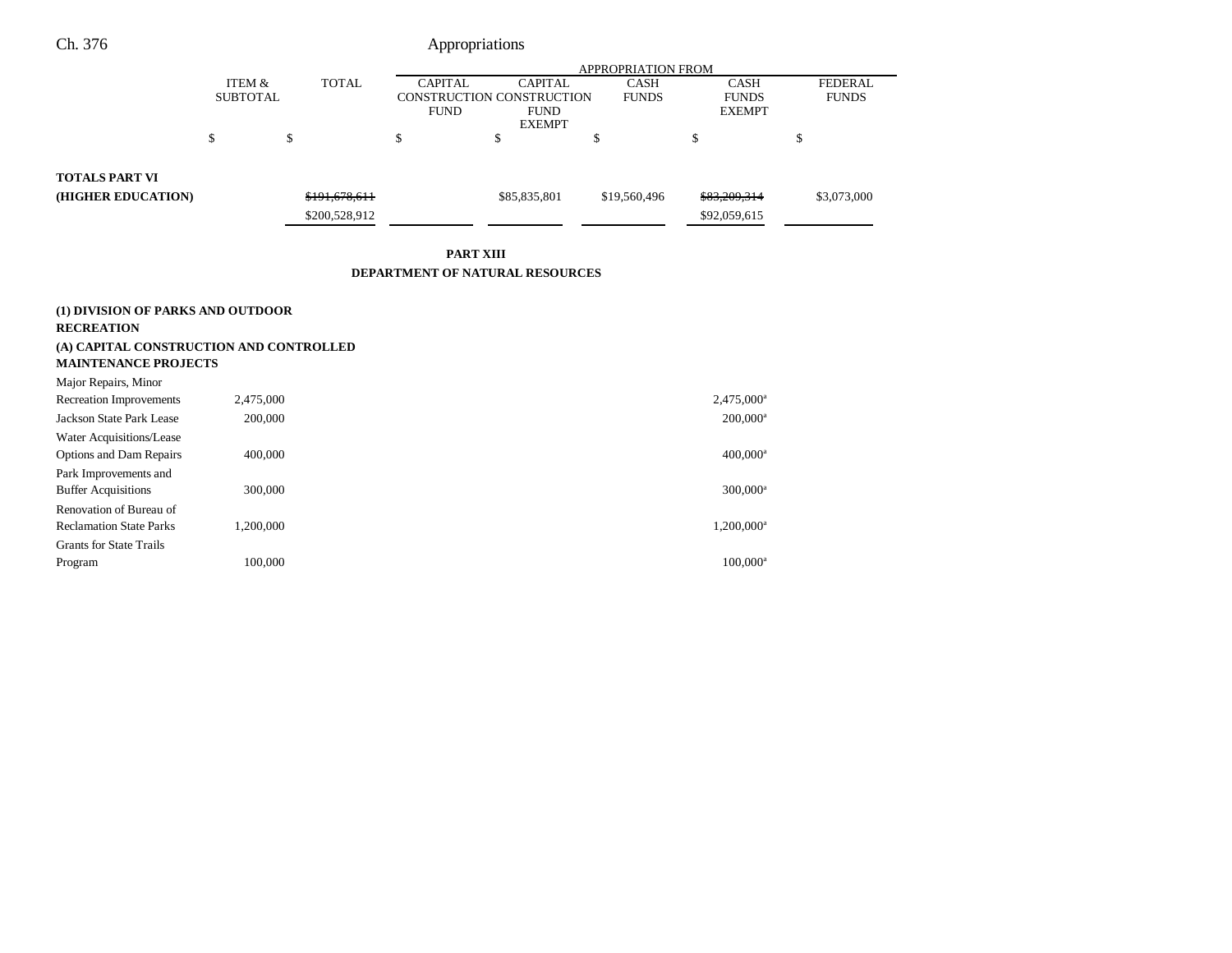| Great Outdoors Colorado       |           |                          |
|-------------------------------|-----------|--------------------------|
| <b>Legacy Projects</b>        | 405,000   | 405,000 <sup>a</sup>     |
| Colorado Riverfront           |           |                          |
| Greenway Legacy Project       | 200,000   | $200,000^a$              |
| Renovation of Chatfield       |           |                          |
| <b>State Park</b>             | 325,000   | 325,000 <sup>a</sup>     |
| Cheyenne Mountain State       |           |                          |
| Park Development              | 825,000   | 825,000 <sup>a</sup>     |
| Lone Mesa State Park          |           |                          |
| Development                   | 200,000   | $200,000^a$              |
| Improvements at Visitor       |           |                          |
| Centers                       | 100,000   | $100,000^{\rm a}$        |
| Trail Linkages in State Parks | 300,000   | 300,000 <sup>a</sup>     |
| Watchable Wildlife in Parks   |           |                          |
| Projects and Visitor Center   |           |                          |
| Exhibits                      | 100,000   | $100,000^{\rm a}$        |
| <b>Shower Conversions</b>     | 50,000    | $50,000^{\rm a}$         |
| Road Maintenance and          |           |                          |
| Improvements                  | 300,000   | $300,000^{\rm b}$        |
| Land and Water Protection     | 489,000   | $489,000^{\circ}$        |
| <b>Parks Enhancements</b>     | 1,650,000 | $1,650,000$ <sup>c</sup> |
| <b>Statewide Programs</b>     | 566,000   | 566,000°                 |
| <b>Legacy Projects</b>        | 1,957,000 | 1,957,000°               |
|                               | 1,650,000 | $1,650,000$ <sup>c</sup> |
| <b>ST. VRAIN CORRIDOR</b>     |           |                          |
| PROJECT                       | 307,000   | $307,000^{\circ}$        |
| Park Road Repairs             | 1,000,000 | $1,000,000$ <sup>a</sup> |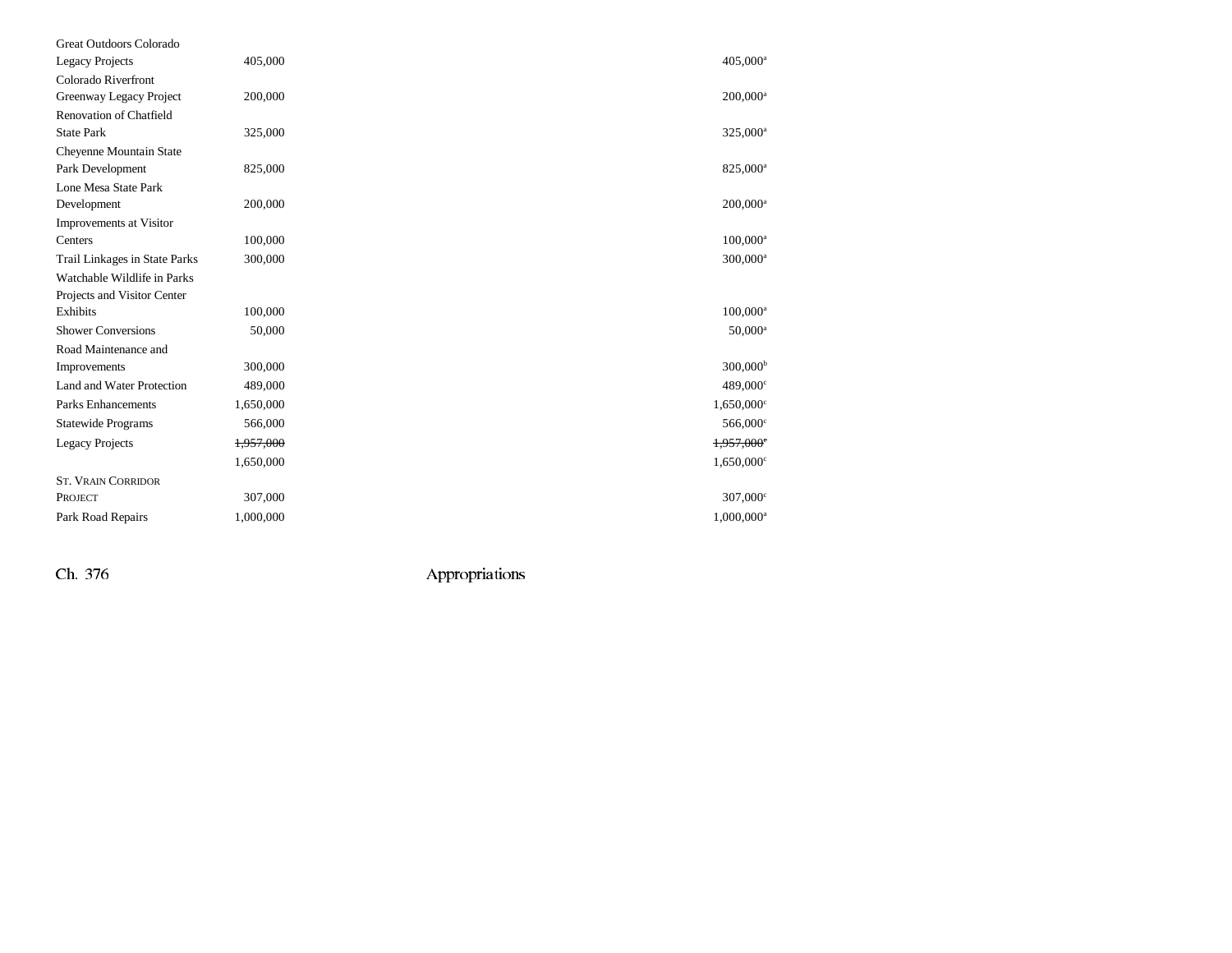|                                                                                       |                 |              |                |                           | <b>APPROPRIATION FROM</b> |                        |                |
|---------------------------------------------------------------------------------------|-----------------|--------------|----------------|---------------------------|---------------------------|------------------------|----------------|
|                                                                                       | ITEM &          | <b>TOTAL</b> | <b>CAPITAL</b> | <b>CAPITAL</b>            | CASH                      | <b>CASH</b>            | <b>FEDERAL</b> |
|                                                                                       | <b>SUBTOTAL</b> |              |                | CONSTRUCTION CONSTRUCTION | <b>FUNDS</b>              | <b>FUNDS</b>           | <b>FUNDS</b>   |
|                                                                                       |                 |              | <b>FUND</b>    | <b>FUND</b>               |                           | <b>EXEMPT</b>          |                |
|                                                                                       |                 |              |                | <b>EXEMPT</b>             |                           |                        |                |
|                                                                                       | \$              | \$           | \$             | \$<br>ъ                   |                           | \$                     | \$             |
|                                                                                       |                 |              |                |                           |                           |                        |                |
| Off-Highway Vehicle<br>Program Grants and Minor<br>New Construction and<br>Renovation | 1,900,000       | 15,042,000   |                |                           | $1,000,000$ <sup>d</sup>  | $900,000$ <sup>e</sup> |                |

a These amounts shall be from the Division of Parks and Outdoor Recreation distribution of Lottery proceeds. They are based on estimates and shown for informational purposes only. As more current projections of Lottery proceeds become available, the Division may make adjustments to the amounts and projects shown here.

<sup>b</sup> This amount shall be from the Highway Users Tax Fund pursuant to Section 33-10-111(4), C.R.S.

c These amounts shall be from Great Outdoors Colorado Board Grants.

d This amount shall be from the Off-Highway Vehicle Recreation Fund pursuant to Section 33-14.5-106, C.R.S.

e This amount shall be from reserves in the Off-Highway Vehicle Recreation Fund pursuant to Section 33-14.5-106, C.R.S.

## **TOTALS PART XIII**

**(NATURAL**

**RESOURCES**) \$19,113,867 **1200000 \$17,531,826** \$582,041

**PART XVI DEPARTMENT OF PUBLIC SAFETY**

**(2) CAPITAL CONSTRUCTION PROJECTS**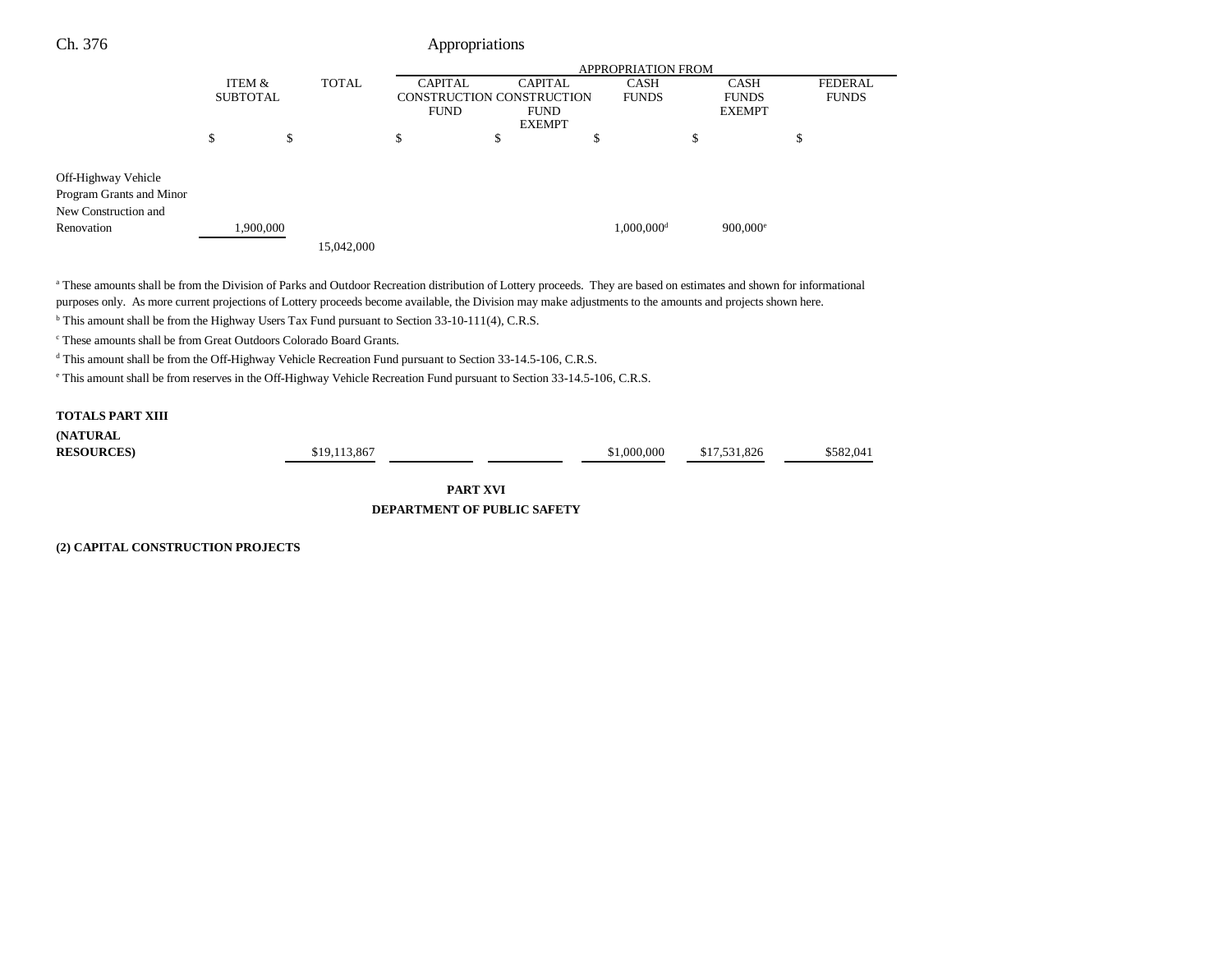| Colorado Bureau of                   |           |               |               |              |                            |              |
|--------------------------------------|-----------|---------------|---------------|--------------|----------------------------|--------------|
| Investigation, Colorado              |           |               |               |              |                            |              |
| Crime Information Center,            |           |               |               |              |                            |              |
| Capacity Upgrade for                 |           |               |               |              |                            |              |
| <b>Automated Fingerprinting</b>      |           |               |               |              |                            |              |
| <b>Identification System</b>         | 1,560,352 |               |               |              |                            |              |
| Colorado State Patrol,               |           |               |               |              |                            |              |
| Communications System                |           |               |               |              |                            |              |
| Maintenance and Building             |           |               |               |              |                            |              |
| Acquisition                          | 572,790   |               |               |              |                            |              |
| Colorado State Patrol,               |           |               |               |              |                            |              |
| Mobile Data Computer                 |           |               |               |              |                            |              |
| Initiative                           | 424,168   |               |               |              |                            |              |
| Colorado State Patrol, Frisco        |           |               |               |              |                            |              |
| Troop Office Construction            | 23,398    |               |               |              |                            |              |
| <b>STATE CAPITOL, SECURITY</b>       |           |               |               |              |                            |              |
| <b>IMPROVEMENTS</b>                  | 233,736   |               |               |              |                            |              |
|                                      |           | 2,580,708     | 2,580,708     |              |                            |              |
|                                      |           | 2,814,444     | 2,814,444     |              |                            |              |
| <b>TOTALS PART XVI</b>               |           |               |               |              |                            |              |
| (PUBLIC SAFETY)                      |           | \$2,885,670   | \$2,885,670   |              |                            |              |
|                                      |           | \$3,119,406   | \$3,119,406   |              |                            |              |
|                                      |           |               |               |              |                            |              |
| <b>GRAND TOTALS</b>                  |           |               |               |              |                            |              |
| (CAPITAL CONSTRUCTION) <sup>5a</sup> |           | \$337,332,637 | \$135,767,608 | \$53,358,735 | \$133,111,465"             | \$15,094,829 |
|                                      |           | \$346,416,674 | \$136,001,344 |              | \$141,961,766 <sup>a</sup> |              |
|                                      |           |               |               |              |                            |              |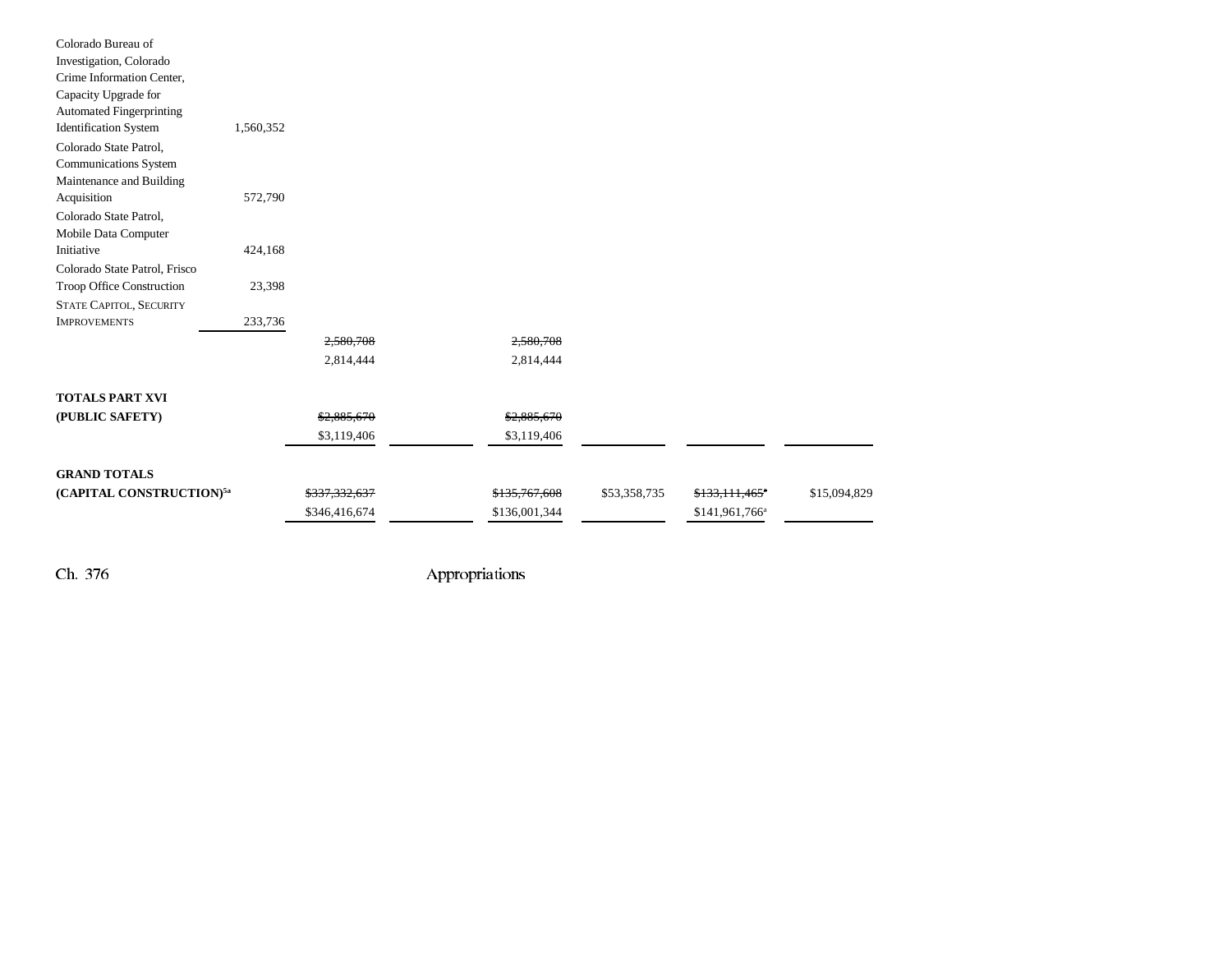|                 |       |             | APPROPRIATION FROM        |              |               |              |  |  |  |
|-----------------|-------|-------------|---------------------------|--------------|---------------|--------------|--|--|--|
| ITEM &          | TOTAL | CAPITAL     | CAPITAL                   | CASH         | CASH          | FEDERAL      |  |  |  |
| <b>SUBTOTAL</b> |       |             | CONSTRUCTION CONSTRUCTION | <b>FUNDS</b> | <b>FUNDS</b>  | <b>FUNDS</b> |  |  |  |
|                 |       | <b>FUND</b> | <b>FUND</b>               |              | <b>EXEMPT</b> |              |  |  |  |
|                 |       |             | <b>EXEMPT</b>             |              |               |              |  |  |  |
|                 |       |             |                           |              |               |              |  |  |  |

<sup>a</sup> Of this amount, \$5,697,007 contains a (T) notation and \$5,690 is from the Highway Users Tax Fund pursuant to Section 43-4-201 (3) (a), C.R.S.

**FOOTNOTES** -- The following statements are referenced to the numbered footnotes throughout section 3.

3a CAPITAL CONSTRUCTION, DEPARTMENT OF HIGHER EDUCATION, UNIVERSITY OF COLORADO HEALTH SCIENCES CENTER, CAPITAL CONSTRUCTION PROJECTS, FITZSIMONS RESEARCH COMPLEX, EDUCATION SPACE -- IT IS THE INTENT OF THE GENERAL ASSEMBLY THAT THE STATE CONTROLLER RESTRICT THESE FUNDS PENDING NOTIFICATION BY THE CAPITAL DEVELOPMENT COMMITTEE AND THE JOINT BUDGET COMMITTEE THAT THE BOARD OF REGENTSAND COMMISSION HAVE AGREED TO A MANAGEMENT STRUCTURE FOR THE MOVE TO THE FITZSIMONS CAMPUS THATMEETS THE NEEDS OF ALL PARTIES.

**SECTION 5. Effective date.** This act shall take effect upon passage; except that this act shall only take effect if the following bills are enacted at the Second Regular Session of the Sixty-third General Assembly and become law: House Bill 02-1366; House Bill 02-1367; House Bill 02-1368; House Bill 02-1369; House Bill 02-1370; House Bill 02-1371; House Bill 02-1372; House Bill 02-1373; House Bill 02-1374; House Bill 02-1375; House Bill 02-1376; House Bill 02-1377; House Bill 02-1378; House Bill 02-1379; House Bill 02-1380; House Bill 02-1381; House Bill 02-1382; House Bill 02-1383; House Bill 02-1384; House Bill 02-1385; House Bill 02-1386; House Bill 02-1387; House Bill 02-1389; House Bill 02-1390; House Bill 02-1391; House Bill 02-1392; House Bill 02-1393; and House Bill 02-1394.